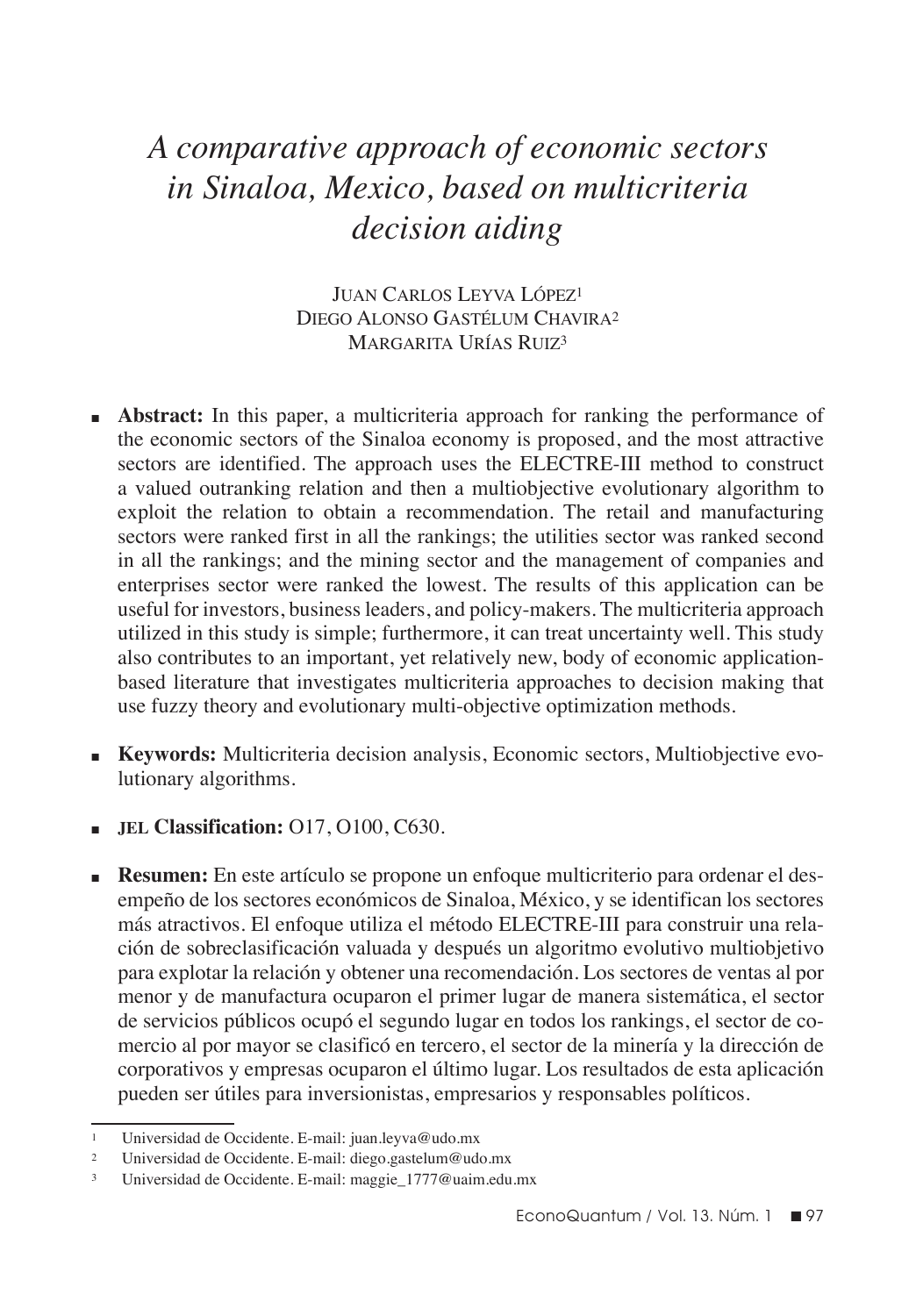#### 98 n EconoQuantum Vol. 13. Núm. 1

- **n Palabras clave:** Análisis multicriterio para el apoyo a la toma de decisiones, sectores económicos, algoritmos evolutivos multiobjetivos.
- <sup>n</sup>**Clasificación jel:** O17, O100, C630.
- $\blacksquare$  Recepción: 08/03/2013 Aceptación: 30/10/2014

### <sup>n</sup>*Introduction*

One of the most important requirements for planning the economic development of developing countries is to be able to promote different economic sectors appropriately to contribute most effectively toward solving social, economic and other related problems. It is highly crucial that this issue be considered because the pace of development is often constrained by the resources available for development. This situation implies that not all economic sectors can be promoted equally. A sound and appropriate development strategy that focuses on the promotion of efficient and prospective production sectors is therefore required to achieve the intended development goals (Sudaryanto, 2000).

The Mexican economy, like economies in other parts of the world, must address the new realities, challenges, and opportunities presented by the globalization of business activities. Currently, Mexico is the 14th largest economy in the world and the second largest in Latin America (IMF, 2011). Mexico is the 11th most populous country, with 112.3 million inhabitants (INEGI 2010 Census), and actively participates in world trade. It is the 10th largest exporter and importer worldwide and accounts for 2.5% and 2.6% of the world's total exports and imports, respectively (World Trade Report WTO, 2011).

Firms, industries and entire sectors operating within the Mexican economy have experienced varying degrees of success in coping with the competitive global economic environment. Therefore, investors and policy-makers must assess economic performance in a relatively new context.

The relative performance of sectors within a given economy can be assessed using different types of traditional methods. It is important to select a method that is systematic, practical and proven. Such an evaluation method should be multicriteria in nature because of the multidimensional nature of economic and business performance. Additionally, the selected evaluation method should be useful for the decision-making process. Thus, it should have practical implications and yield implementable action plans. This study utilizes a multicriteria-based method to assess the relative performance of key economic sectors in Sinaloa, a state located in the northwest of Mexico.

The Multicriteria Decision Aiding (MCDA) methods are motivated by the fact that real-world decision making problems have become increasingly more complex and should not be addressed using only unidimensional approaches. However, when using a more realistic approach, the policy-maker must aggregate multiple key factors. The purpose and the scope of MCDAs is to support decision makers while addressing complex decision-making problems. MCDAs are not the only field of study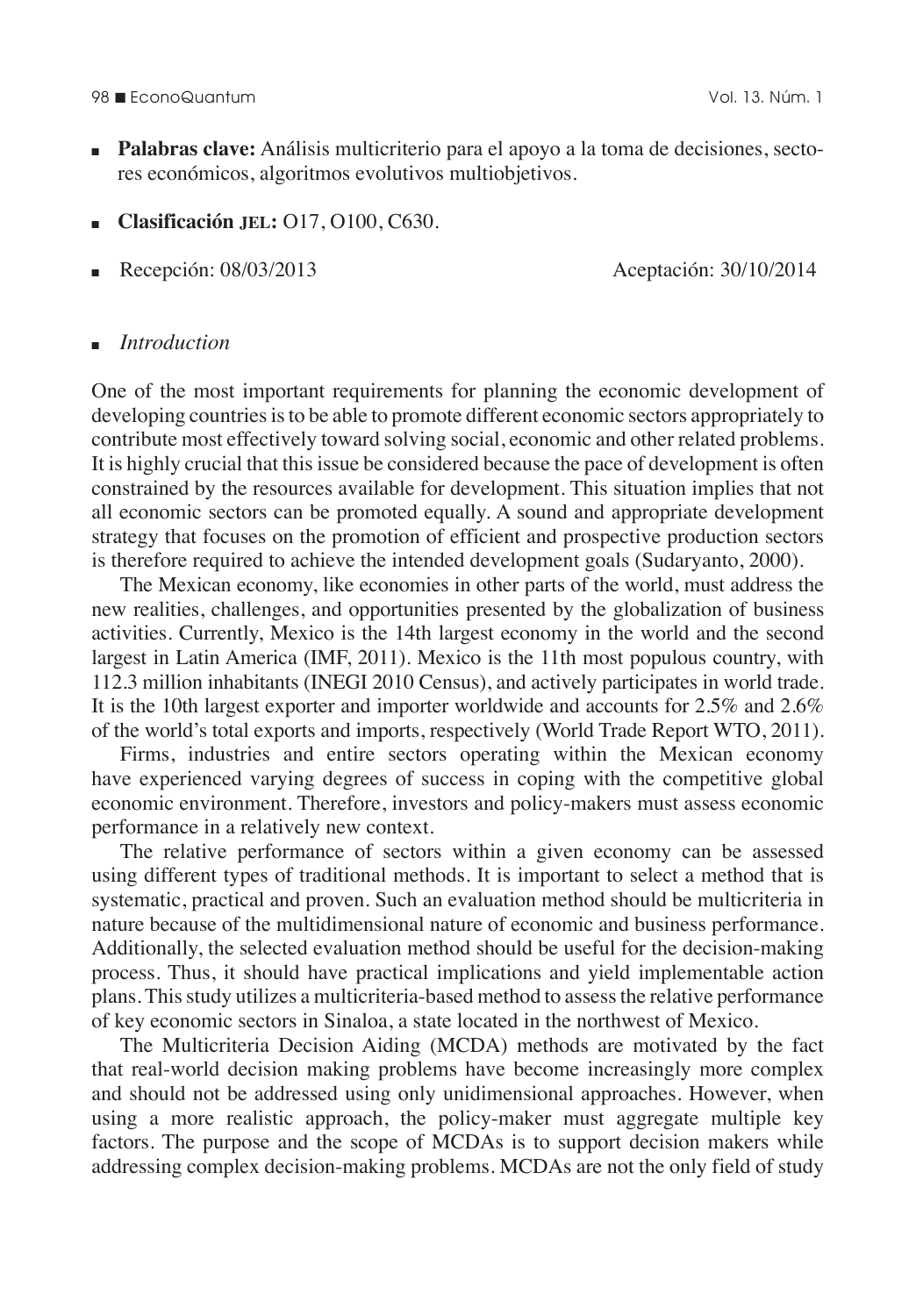that involves the integration of multiple factors. The statistics techniques related to multivariate analysis and nonparametric techniques, such as neural networks, machine learning, fuzzy sets and rough sets, also involve the aggregation of multiple factors for decision-making purposes. However, the distinguishing feature of MCDAs is their emphasis on supporting the decision instead of only using the decision model. Thus, the MCDA approach focuses on aspects of the development of models that relate directly to the representation and modeling of the preferences, judgments and values of the decision maker.

Multicriteria-based methods have been widely used in many real-world decision problems in areas such as agriculture, environment and water management, finance, project selection, personnel recruiting and transportation, among others (Figueira *et al*., 2010). The theoretical rigor and robustness of such methods and their advantages compared with traditional methods are well documented (Bouyssou *et al*., 2000; Figueira *et al*., 2005; Klir and Yuan, 1995). In recent years, multicriteria-based methods have been employed to assess the performance of economic sectors and have yielded decisionmaking and problem-solving implications (e.g., Sudaryanto, 2000; Augusto *et al*., 2005; Balezentis *et al*., 2012). However, such applications are still limited in number and scope. This relatively small number of applications is interesting because multiplecriteria methods can be adapted to the economic and social sciences (Treadwell, 1995).

This study utilizes a multicriteria approach to construct an aggregation model of preferences and then a multiobjective evolutionary algorithm to exploit the model to rank the performance of economic sectors of the Sinaloa economy. While such an application has practical implications, the method has not yet been sufficiently developed. The proposed multicriteria approach utilized in this study is simple. Furthermore, it can treat uncertainty well. Unlike traditional ranking methods, the proposed method is rigorous and yields a robust solution. Insights gained from this applied research have practical implications for policy-makers and investors. This study also contributes to an important, yet relatively new, body of economic application-based literature that concerns a multicriteria, and multiobjective evolutionary approach to decision-making.

This paper is organized as follows: the second section presents a brief description of the relevant literature concerning the performance of economic sectors. The third section describes a study and focuses on the procedure and method used. The fourth section describes a sensitivity analysis of the final result. The fifth section presents results and a brief discussion. The final section presents concluding comments.

### <sup>n</sup>*Literature review*

Most social, economic, biological and environmental systems are complex in nature; therefore, measuring their performance is a complex and difficult task (Augusto *et al*., 2005). Thus, economic sectors are not easy to compare. In practice, several approaches can be used to measure the performance of economic systems. These approaches include multiple criteria optimization (Steuer, 1986), multiple attribute decision theory (Keeney and Raiffa, 1993) and multicriteria decision aiding (Roy, 1996).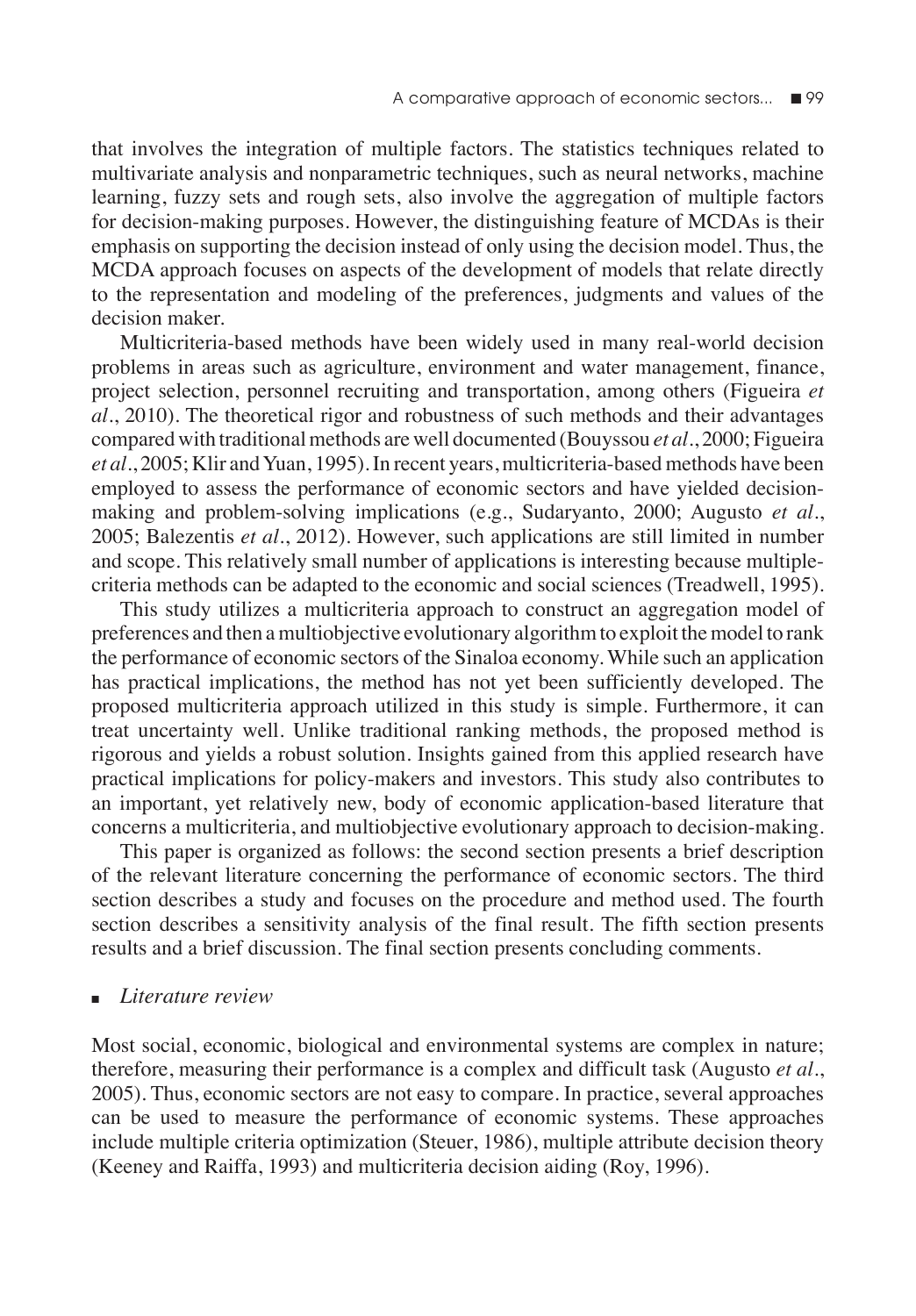Fuzzy set theory (Zadeh, 1965) is also significant in the social sciences and humanities because it can treat ambiguities, uncertainties, and vagueness that cannot be treated by methods that use crisp values. Balezentis *et al*. (2012) presented an integrated assessment of Lithuanian economic sectors based on financial ratios and fuzzy Multicriteria Decision Making (MCDM) methods. Three fuzzy MCDM methods were applied in this study: VIKOR (Kaya and Kahraman 2011), TOPSIS (Yu and Hu, 2010), and ARAS (Turskis and Zavadskas, 2010).

In another context, it has been widely recognized that the concept of inter-sectoral linkages significantly aids in understanding the internal structure of the economy, which is highly crucial when determining the role of sectors. According to Hirschman (1958), inter-sectoral linkages are significant for initiating and transmitting the process of economic development and diversifying the sectoral structure of the economy.

The linkage approach provides valuable insight into the interdependence of different sectors of an economy and, more importantly, it is very useful if it is applied to empirically identify key sectors as potential areas for achieving more economic growth (McGilvray, 1978). The identification of a key sector is motivated by the need to prioritize when allocating resources to sectors, which is very commonly involved in and closely linked to economic development planning. Sectors can be clustered into different groups based on their degree of linkages, which can be further used as a basis for assigning sectoral priority. Dhawan and Saxena (1992) and Alauddin (1986) use this type of approach to identify key sectors in the Indian and Bangladesh economies, respectively.

Various methods designed for measuring linkages have been developed. The methods are primarily designed to identify the so-called 'strategic' or 'key' sectors of the economy.

Regardless of the method or procedures used to identify key sectors, the explicit determination of sectoral linkages using an input-output technique is always involved. According to Hewings (1982), the linkage approach is the most commonly accepted method for the determination of the key sectors of an economy. However, it is also very frequently argued that the linkage approach is too simple and too crude to be used as an empirical method for the identification of the key sectors of an economy because of inherent limitations that can seriously affect the empirical results. In general, the existing methods consider only the degree of inter-sectoral linkages and disregard other relevant criteria that correspond to sectoral performance.

Other approaches for the identification of the key sectors of an economy are the following, Díaz and Morillas (2012) presented a review of results about some works where they applied fuzzy logic to economics, including an application related to Spanish key sectors, fuzzy industrial clustering and multivariate outliers. Dietzenbacher and Lahr (2013) proposed a generalized hypothetical extraction method and they made two applications using data from the 2006 US economy. In the same sense, Cardenete *et al*. (2013) extended the hypothetical extraction methodology to a Computable General Equilibrium which was applied using a Spanish Social Accounting Matrix. Humavindu and Stage (2013), by using input-output analysis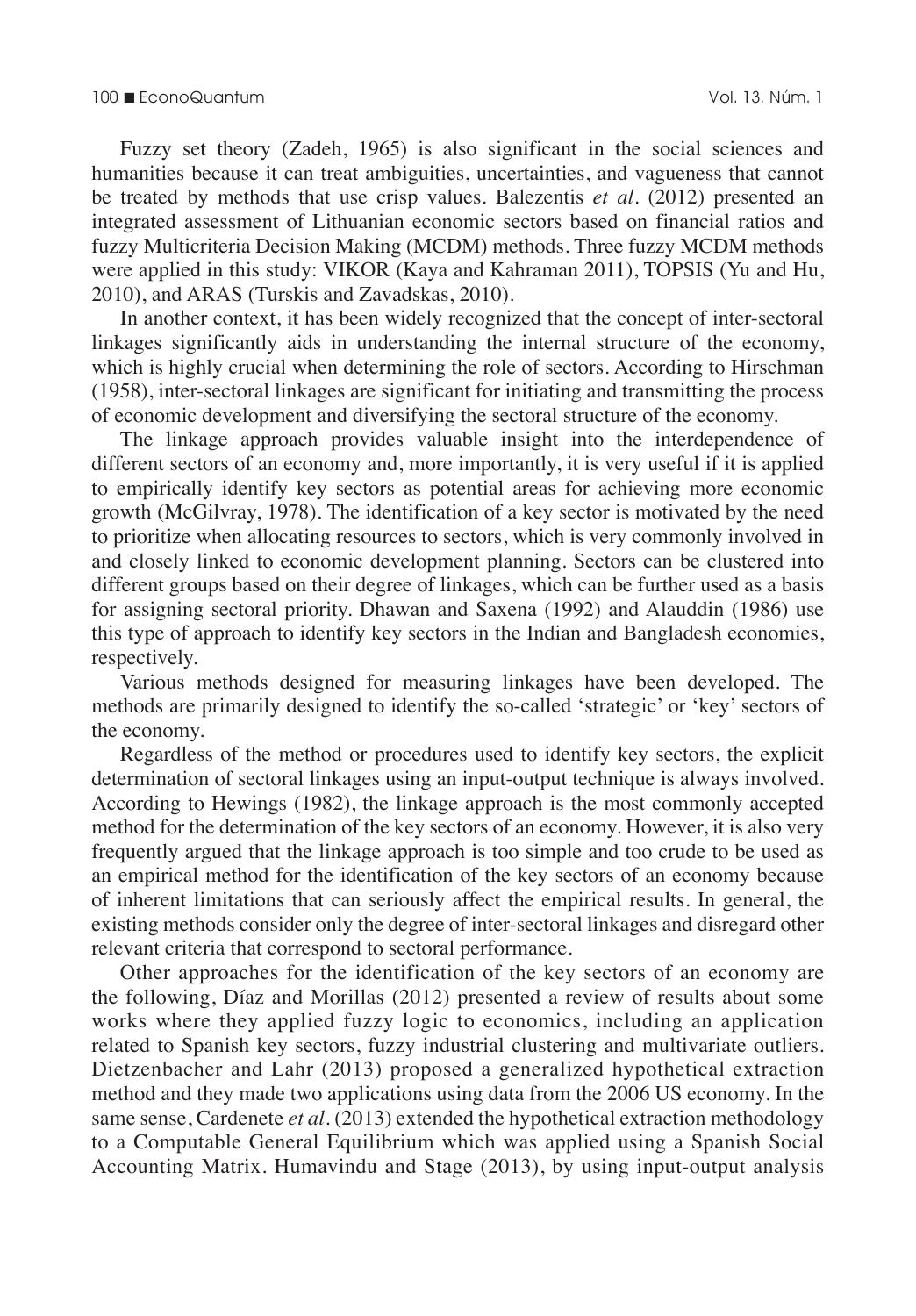and a Social Accounting Matrix, presented a research of key sectors in the Namibian economy. Tounsi *et al*. (2013), by using input-output analysis and the Unweighted Rassmussen Approach, performed the sectors of the Moroccan economy via the intensity of their links with other sectors. Oliva *et al*. (2014) extended the concept of component importance measures to the study of industry criticality in a larger system of economically interdependent industry sectors and they developed measures of impact analysis to those industries. The proposed work provided an approach to rank industries according to fuzzy indices. Also, an application was driven by them using data from the US Bureau of Economic Analysis.

As the development approach shifts from focusing on growth toward sustainable development, the relevance of the conventional methods for key sector identification becomes questionable because of their over-simplified manner of representing the situation. Consequently, the linkage measure should no longer be the only criterion considered when defining key sectors of the economy. The danger of applying these conventional approaches is evident because they may yield a counter-intuitive decision that contradicts the intended goals and thus may misguide future economic development policy.

To adapt to the concept of sustainable development, the notion of key sectors should refer to sectors of the economy that satisfy the predetermined criteria associated with the desired development goals. Considering the complexity and comprehensiveness of the problem, the most appropriate procedure for the identification of key sectors is a multicriteria decision making model. Then, key sector identification can be considered a problem of selecting or ranking sectors that meet the predetermined criteria that correspond to the intended development goals. In this context, Sudaryanto (2000) described the application of a fuzzy multi-attribute decision-making model for the empirical identification of the key sectors of the Indonesian economy. Díaz *et al*. (2006) presented a fuzzy clustering approach to identify the key sectors of the Spanish economy. Furthermore, Misi $\overline{u}$ nas (2010) analyzed the performance of Lithuanian economic sectors using financial analysis.

As demonstrated in previous studies (Xidonas, Psarras 2009; Xidonas *et al*., 2009, 2010), the application of multicriteria decision making methods significantly improves the robustness of financial analysis and business decisions. Balezentis *et al*. (2012) proposed a method of inter-sectoral comparison based on financial indicator analysis that uses multicriteria decision aiding methods.

*The study* 

# *Research framework*

A decision-aiding method is only relevant for decision processes that involve decision makers. In this paper, we will focus our attention on the set of activities (steps) occurring within such a setting. Tsoukias (2007) called such a set of activities a "decision aiding process". The ultimate objective of this process is to arrive at a consensus between the decision maker and the analyst. The decision maker has domain knowledge concerning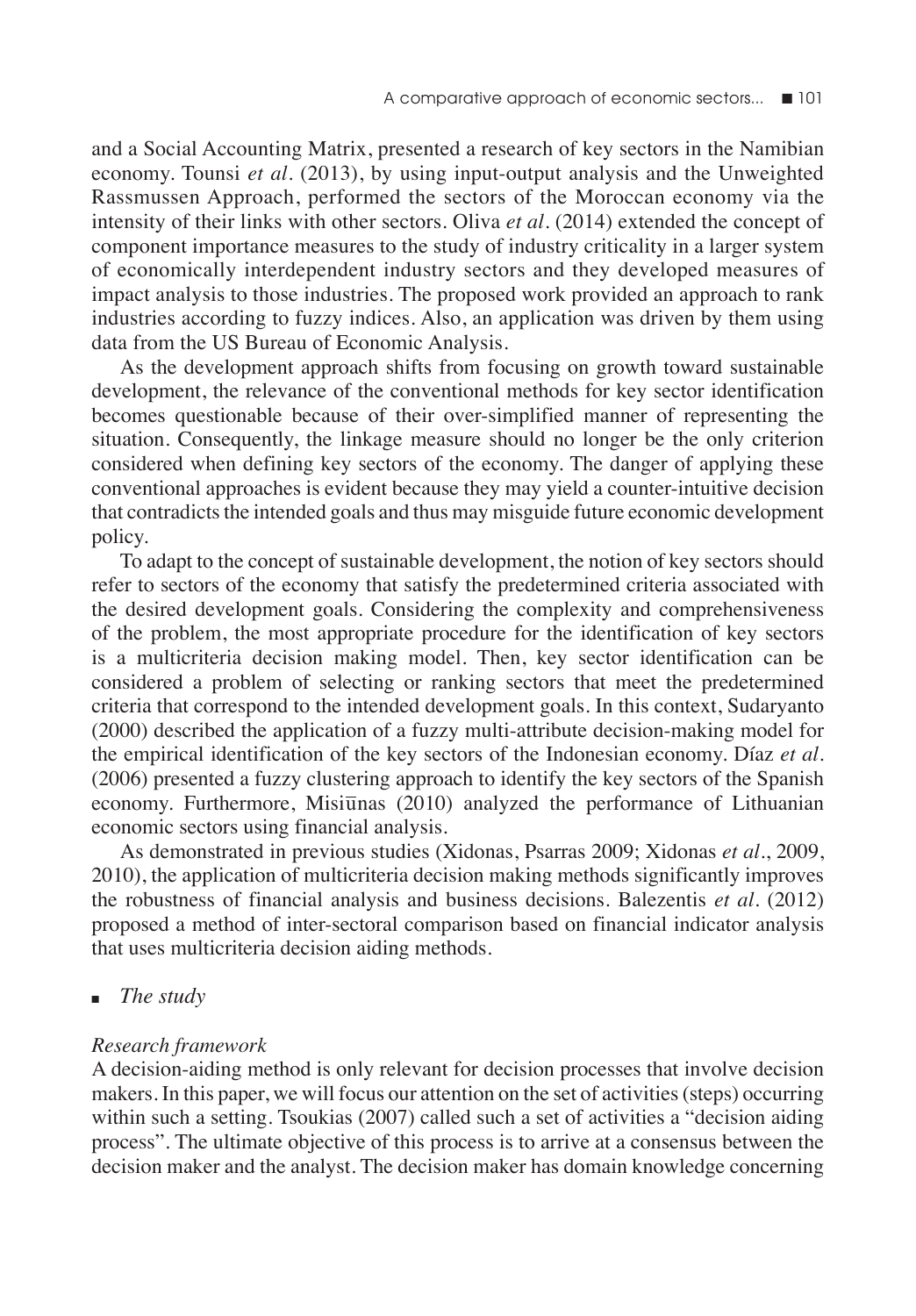the decision process. In contrast, the analyst has methodological, domain-independent knowledge. Given the decision maker's domain knowledge and the analyst's methodological knowledge, the analyst must interpret the decision maker's concerns and knowledge so that he or she can improve his or her perceived position compared with the reference decision process. Such an interpretation ought to be "consensual" (Tsoukias, 2007).

The multicriteria approach utilized in this study combines the logic of outranking models (the ELECTRE-III procedure [Roy, 1996]) with multiobjective evolutionary algorithms (MOEA) (Leyva and Aguilera, 2005), aided by the SADAGE Software (Leyva *et al*., 2008) to solve the ranking problem.

*Configuration of the Decision Aid Process.* In a systematic decision aid process, there is a continuous flow of activities between the different phases, but at any phase, there may be a return to a previous phase (this is referred to as feedback). The general scheme of the ELECTRE-III–MOEA method is schematically represented in Figure 1. A decision aiding process is not a linear process where the stages follow one another. Instead, it should be noted that the procedure is iterative rather than simply sequential. If the decision maker is unsatisfied with the result at any stage, he or she may return to any step and redo it.

## *Data source*

The data used in this study were obtained from a database supplied by The National Institute of Statistics and Geography (Instituto Nacional de Estadística, Geografía e Informática, INEGI, http://www.inegi.gob.mx), which performs the economic census in Mexico. The data are part of the 2009 Economic Census. Data collected in 2009 strictly refer to activities carried out between January 1st and December 31st, 2008.

The objective of the census is to obtain updated and reliable basic statistical data about establishments that manufacture goods, trade merchandise and render services to generate various detailed geographic, sectoral, and thematic economic indicators for Mexico. The census covers almost all of the economic activities that occur in Mexico except for primary activities; of the latter, only fishing and aquaculture are included in this census. The classification used for the census is the North American Industry Classification System (NAICS) 2007.

The National Economic Census of Mexico is the most complete source of information about the Mexican economy available. The economic census, which concerns every economic unit in Mexico, is the primary source of economic data for the National System of Statistical and Geographical Information and the basis for the development of many other economic measures, including economic surveys, Gross Domestic Product (GDP), and input-output tables, among others. The census enables planning public economic policies and performing marketing and academic research, among other activities, by providing geographically disaggregated data for each of the more than 950 NAICS activities. Table 1 presents the dominant economic sectors in Sinaloa, Mexico.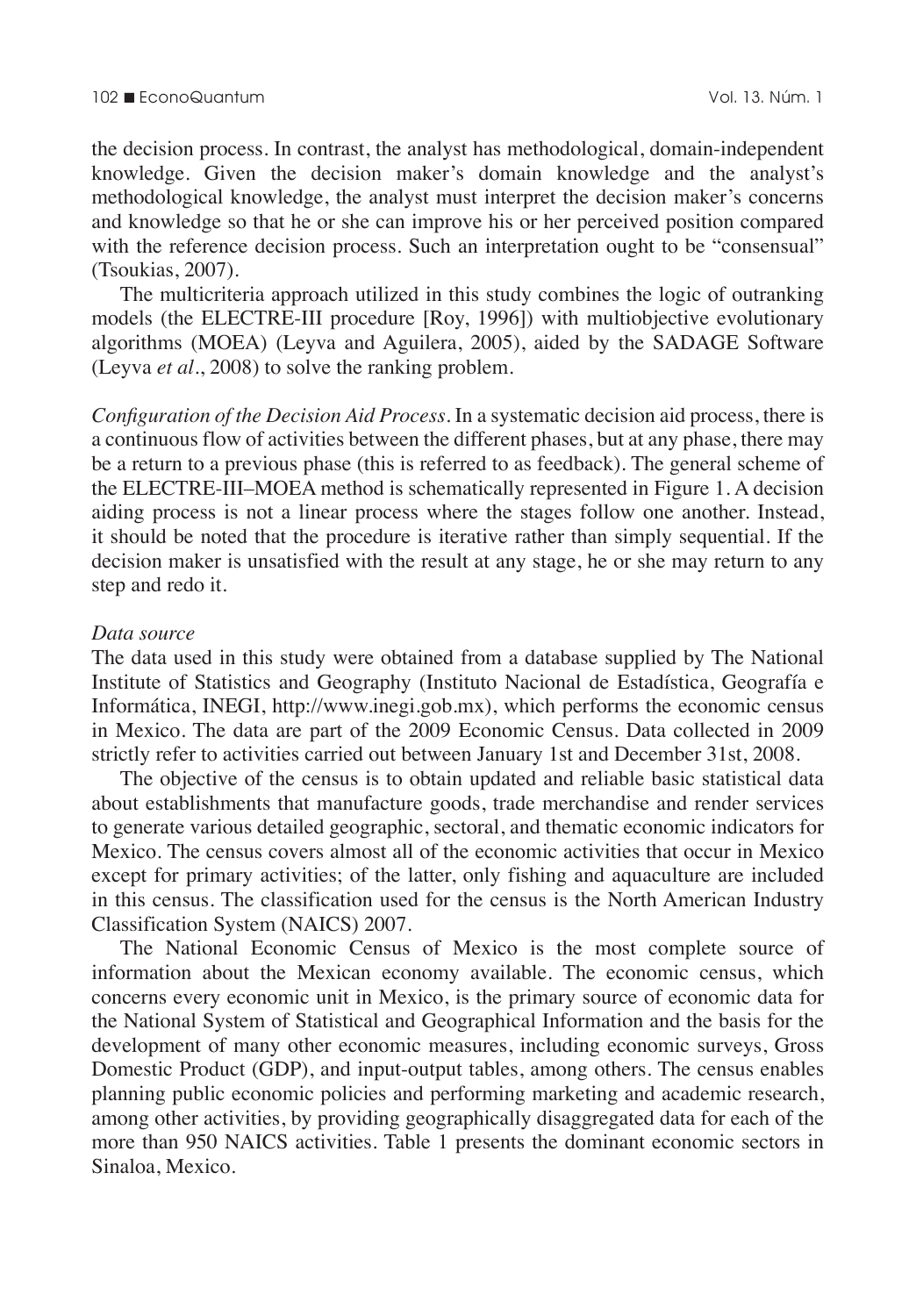Figure 1 General scheme of the ELECTRE-III–MultiObjective Evolutionary Algorithm



Source: Own elaboration based on Leyva and Aguilera (2005).

| Table 1                                      |
|----------------------------------------------|
| Dominant economic sectors in Sinaloa, Mexico |

| Sector code    | Economic sector                                                          |
|----------------|--------------------------------------------------------------------------|
| (alternative)  |                                                                          |
| A <sub>1</sub> | 21 (212) Mining (except Oil and Gas)                                     |
| A <sub>2</sub> | 22 Utilities (Electricity, Water and Gas Distribution to Final Customer) |
| $A_3$          | 23 Construction                                                          |
| $A_4$          | 31-33 Manufacturing                                                      |
| A٢             | 42 Wholesale trade                                                       |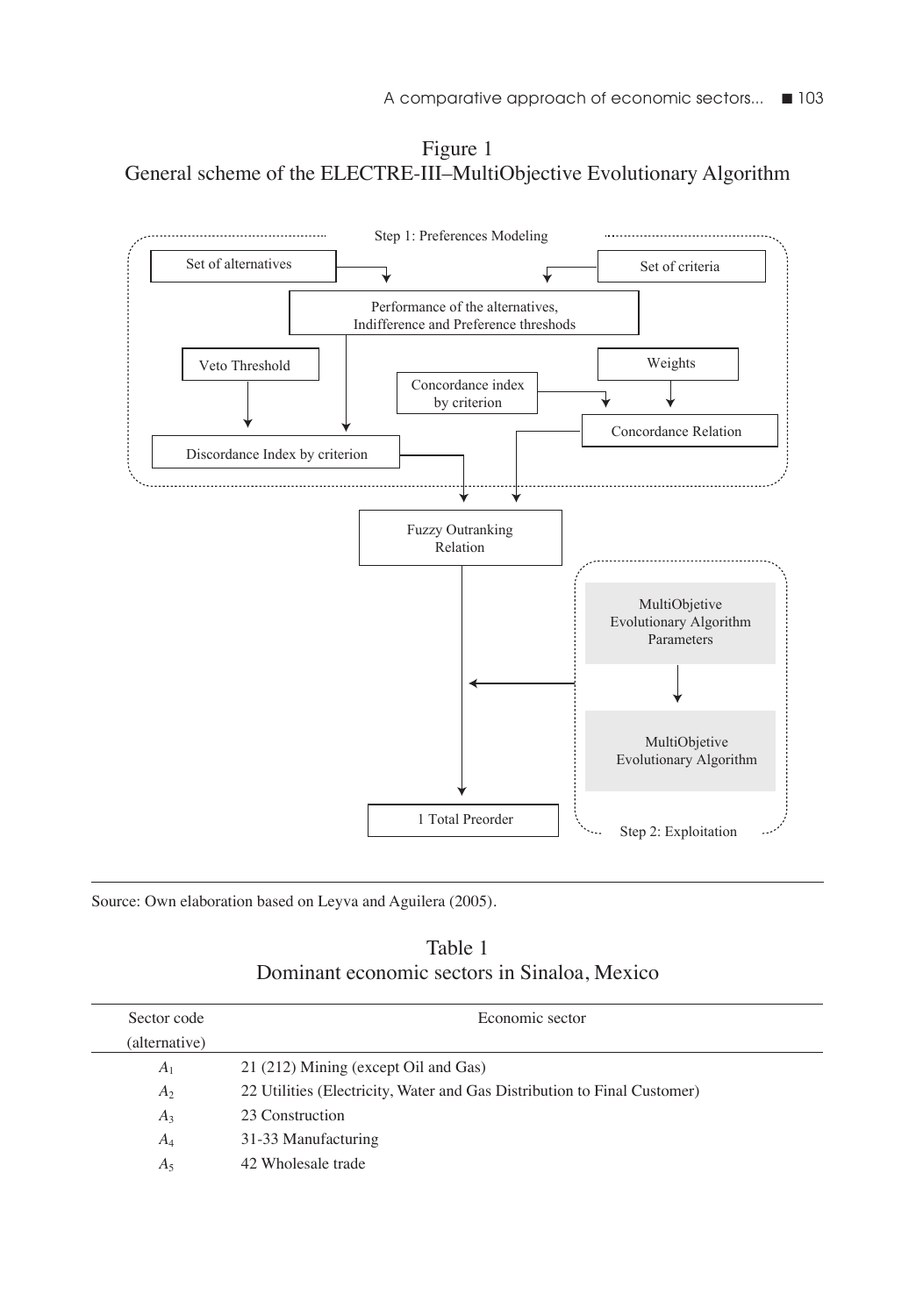| Sector code    | Economic sector                                                             |
|----------------|-----------------------------------------------------------------------------|
| (alternative)  |                                                                             |
| A <sub>6</sub> | 44-45 Retail trade                                                          |
| $A_7$          | 48-49 Transportation and Warehousing                                        |
| $A_8$          | 51 Information                                                              |
| $A_9$          | 52 Finance and Insurance                                                    |
| $A_{10}$       | 53 Real Estate and Rental and Leasing                                       |
| $A_{11}$       | 54 Professional, Scientific and Technical services                          |
| $A_{12}$       | 55 Management of Companies and Enterprises                                  |
| $A_{13}$       | 56 Administrative and Support and Waste Management and Remediation Services |
| $A_{14}$       | 61 Educational services                                                     |
| $A_{15}$       | 62 Health Care and Social Assistance                                        |
| $A_{16}$       | 71 Arts, Entertainment, and Recreation                                      |
| $A_{17}$       | 72 Accommodation and Food Services                                          |
| $A_{18}$       | 81 Other Services (except Public Administration)                            |

Note: Numbers in Economic sector column are the classification numbers used for the census correspond to the North American Industry Classification System (NAICS).

Source: (INEGI,2010).

## *Criteria*

The criteria used to rank the economic sectors are primarily economic. The criteria used in this study are reported in Table 2. These criteria are designed to capture the multidimensional nature of the performance of the studied sectors. These criteria include the following, where the last six are expressed in millions of Mexican pesos in Table 2:

- Number of employees
- Remunerations
- Total gross production
- Intermediate consumption
- Gross fixed capital formation
- Gross value added
- Total fixed assets

These criteria are the variables under study of the 2009 economic census of Mexico. Table 2 reports the values of the criteria for sector. The results in Table 2 underscore the differences that exist among the studied sectors based on the different measures used. Figure 2 presents the profiles of two sectors as examples of the profile derived for each sector.

### *Procedure and Methodology*

Multiple factors motivated the selection of the ELECTRE-III method for the assessment of the performance of the economic sectors of Sinaloa, Mexico.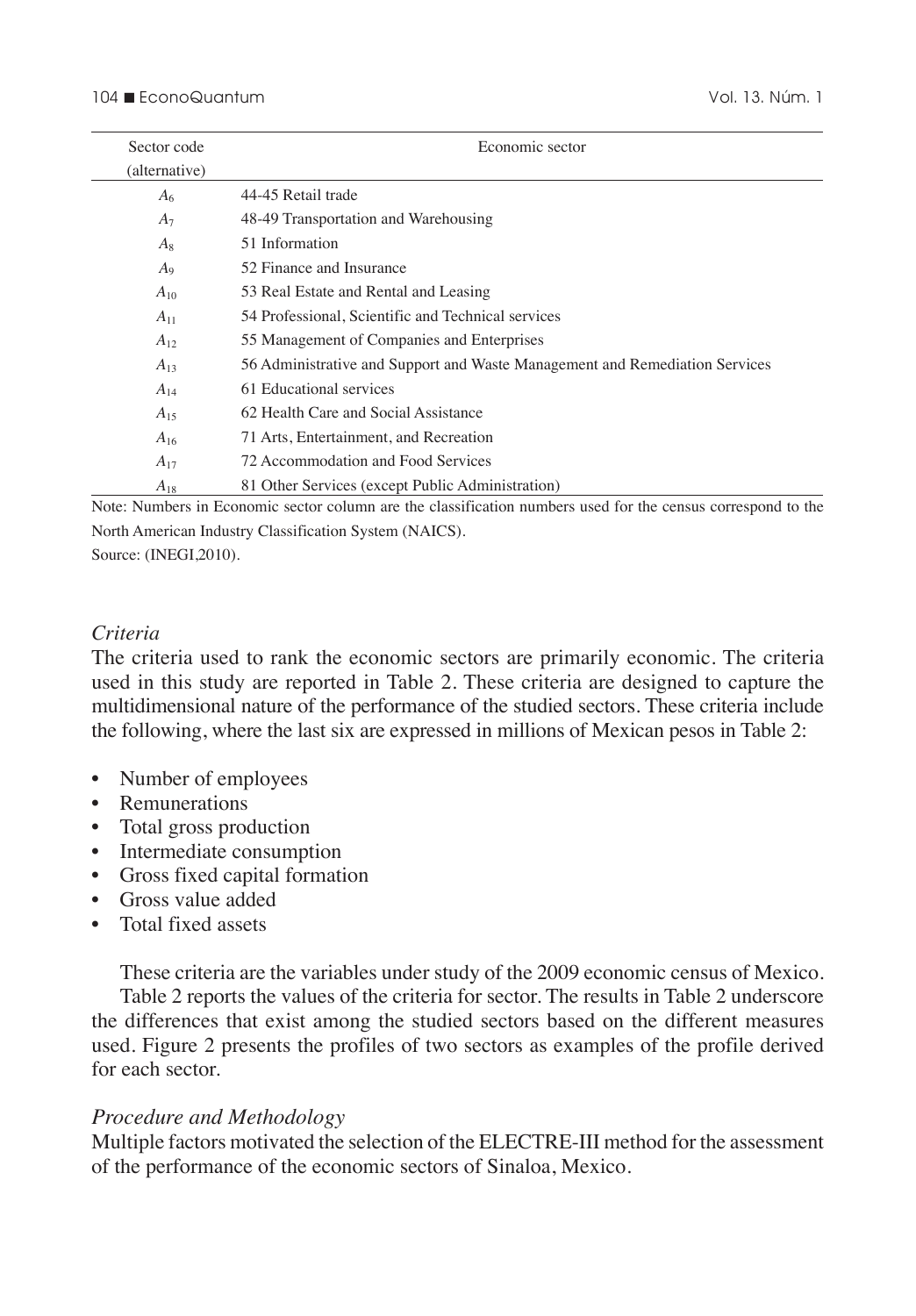| (alternative)<br>Sector code | Economic sector                                                                          | Number of<br>employees | Remunerations | Total gross<br>production | consumption<br>Intermediate | capital formation<br>Gross fixed | Gross value added | Total fixed assets |
|------------------------------|------------------------------------------------------------------------------------------|------------------------|---------------|---------------------------|-----------------------------|----------------------------------|-------------------|--------------------|
| A <sub>1</sub>               | 21 (212) Mining (except Oil                                                              | 1192                   | 64            | 400                       | 156                         | 83                               | 243               | 373                |
| $A_2$                        | and Gas)<br>22 Utilities (Electricity, Water<br>and Gas Distribution to Final            | 6257                   | 1235          | 15607                     | 7137                        | 904                              | 8469              | 39624              |
|                              | Customer)                                                                                |                        |               |                           |                             |                                  |                   |                    |
| $A_3$                        | 23 Construction                                                                          | 22440                  | 1172          | 11150                     | 6910                        | 188                              | 4240              | 2384               |
| $A_4$                        | 31-33 Manufacturing                                                                      | 58804                  | 2729          | 35553                     | 24376                       | 824                              | 11176             | 14478              |
| $A_5$                        | 42 Wholesale trade                                                                       | 32044                  | 1933          | 13103                     | 4915                        | 386                              | 8187              | 5779               |
| A <sub>6</sub>               | 44-45 Retail trade                                                                       | 130186                 | 3031          | 17728                     | 8625                        | 2344                             | 9103              | 19588              |
| $A_7$                        | 48-49 Transportation and                                                                 | 22529                  | 976           | 6708                      | 3396                        | 275                              | 3312              | 5832               |
|                              | Warehousing                                                                              |                        |               |                           |                             |                                  |                   |                    |
| $A_8$                        | 51 Information                                                                           | 5869                   | 914           | 7897                      | 4668                        | 407                              | 3229              | 4618               |
| A <sub>9</sub>               | 52 Finance and Insurance                                                                 | 3906                   | 3471          | 1329                      | 938                         | 17                               | 390               | 238                |
| $A_{10}$                     | 53 Real Estate and Rental and                                                            | 6331                   | 198           | 2473                      | 970                         | 36                               | 1502              | 1575               |
|                              | Leasing                                                                                  |                        |               |                           |                             |                                  |                   |                    |
| $A_{11}$                     | 54 Professional, Scientific and<br><b>Technical Services</b>                             | 9710                   | 527           | 1797                      | 574                         | 42                               | 1223              | 656                |
| $A_{12}$                     | 55 Management of Companies<br>and Enterprises                                            | 931                    | $\mathbf{0}$  | 433                       | 257                         | 3                                | 176               | 29                 |
| $A_{13}$                     | 56 Administrative and Support<br>and Waste Management and<br><b>Remediation Services</b> | 17789                  | 956           | 2424                      | 810                         | 288                              | 1613              | 1423               |
| $A_{14}$                     | 61 Educational Services                                                                  | 11941                  | 835           | 2102                      | 498                         | 45                               | 1604              | 999                |
| $A_{15}$                     | 62 Health Care and Social                                                                | 14461                  | 304           | 1378                      | 605                         | 32                               | 772               | 1122               |
|                              | Assistance                                                                               |                        |               |                           |                             |                                  |                   |                    |
| $A_{16}$                     | 71 Arts, Entertainment, and<br>Recreation                                                | 6286                   | 128           | 1199                      | 558                         | 47                               | 640               | 1017               |
| $A_{17}$                     | 72 Accommodation and Food<br>Services                                                    | 43916                  | 1082          | 6348                      | 3889                        | 235                              | 2458              | 4406               |
| $A_{18}$                     | 81 Other Services (except<br>Public Administration)                                      | 32533                  | 663           | 2890                      | 1422                        | 92                               | 1467              | 2987               |

Table 2 Values of the criteria for each economic sector

Note: Numbers in Economic sector column are the classification numbers used for the census correspond to the North American Industry Classification System (NAICS). Source: (INEGI, 2010).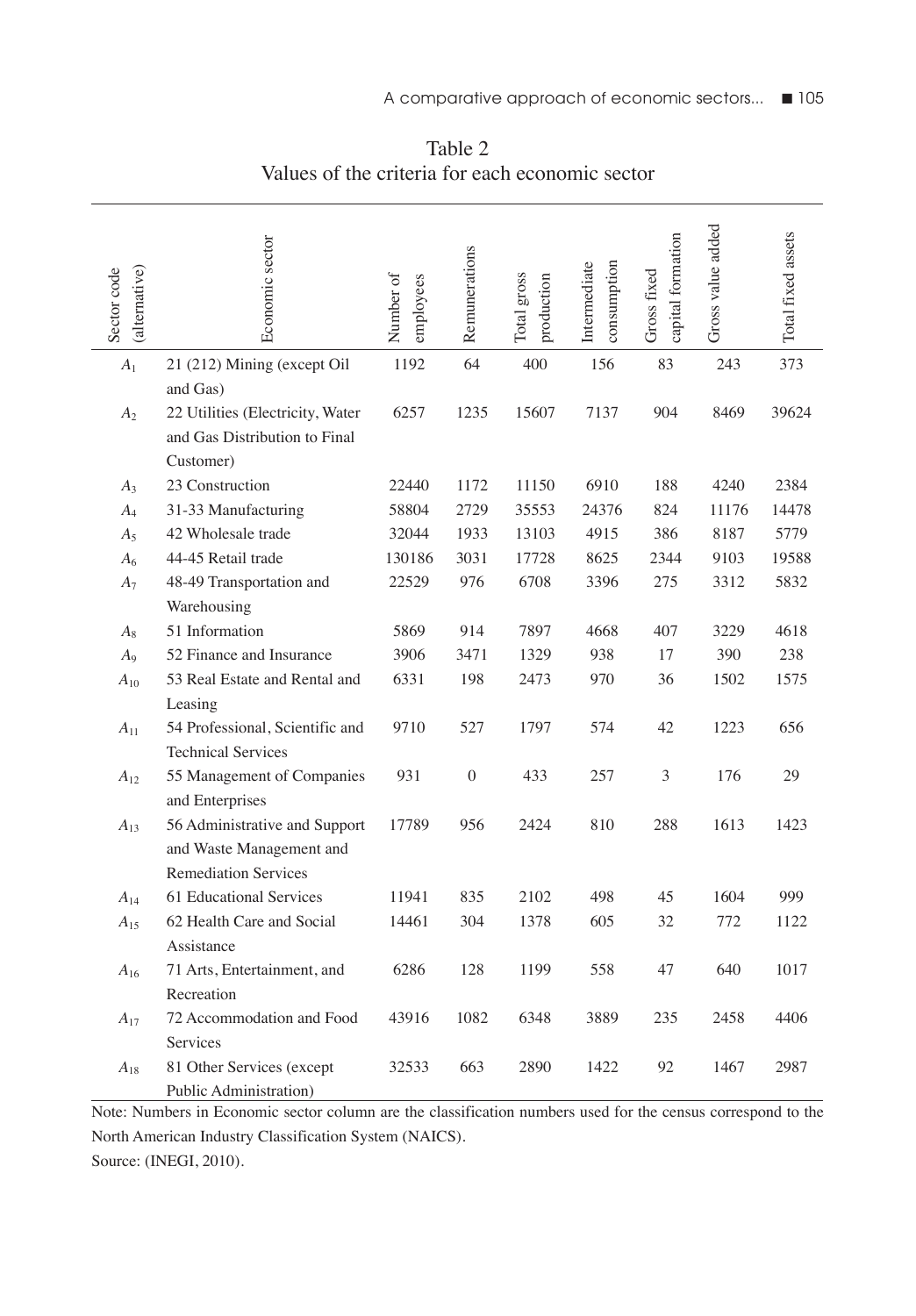

Figure 2 Profiles of sectors  $A_3$  and  $A_6$  based on the criteria used

First, Leyva and Aguilera (2005) presented a MOEA to exploit a valued outranking relation, but it is interesting to demonstrate the functionality of the combination of ELECTRE-III and MOEA to a real-world application. This method was systematized using the SADAGE software (Leyva *et al*., 2008) (see Figure. 3), which was used to analyze the problem addressed in this study.

Second, there exist a set of discrete alternatives and a set of economic dimensions that can be easily converted into a set of criteria. Additionally, the problem type addressed in this study can be modeled as a ranking problem. Based on the literature, the ELECTRE family of methods is considered appropriate for addressing a problem type such as the one addressed in this study (see Roy, 1996). This is especially true for the ELECTRE-III method.

Third, ELECTRE was originally developed by Roy to incorporate the fuzzy (imprecise and uncertain) nature of decision-making by using thresholds of indifference and preference. This feature is appropriate for solving this problem.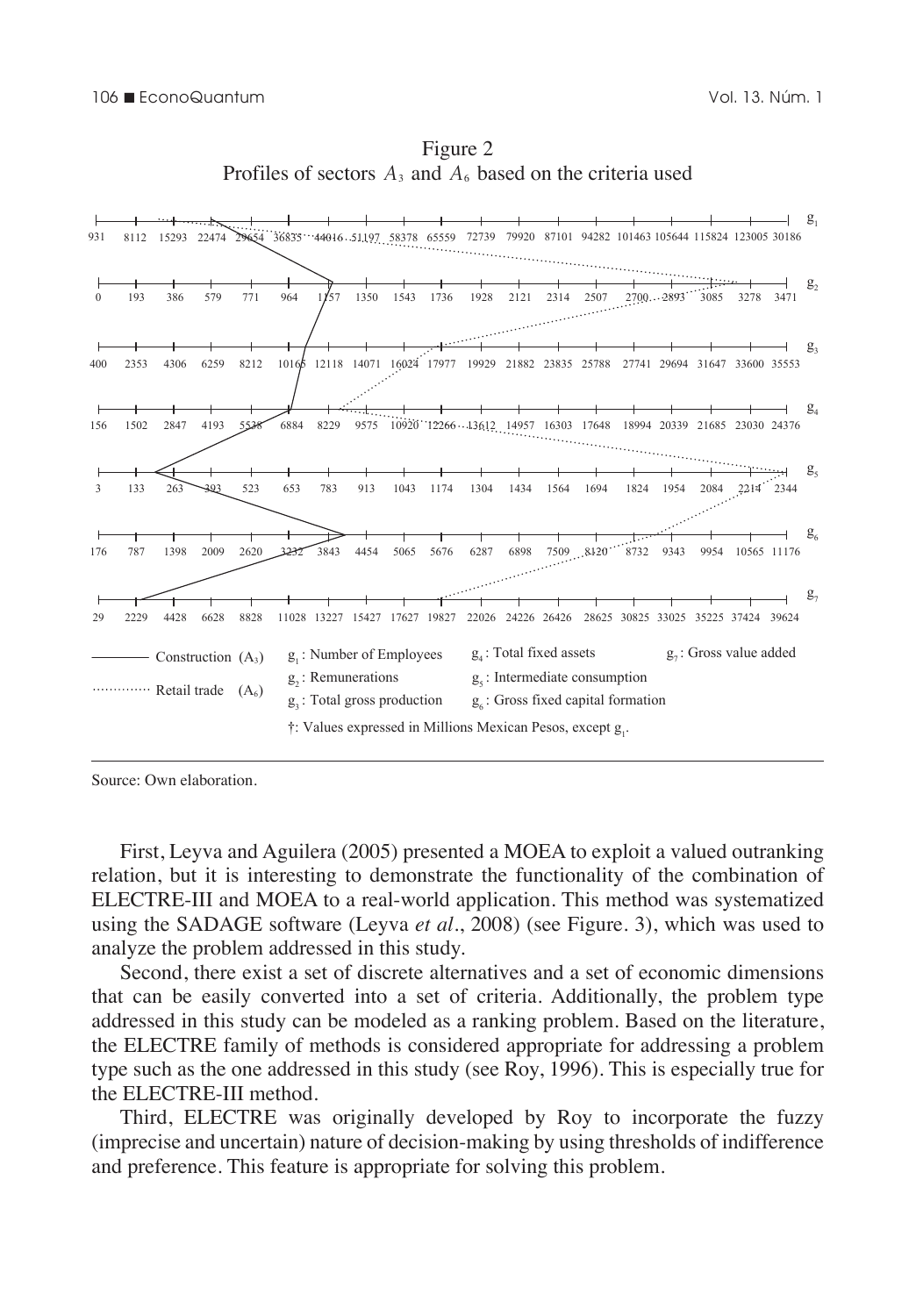Figure 3 Main window of the SADAGE software



Fourth, the decision maker is required to assign numerical values to the inter-criteria parameters associated with the different criteria (Roy, 2006).

Fifth, another feature of ELECTRE that distinguishes it from many multicriteria solution methods is that it is fundamentally non-compensatory. This means that good scores on some criteria cannot compensate for a very bad score on a different criterion.

Finally, another feature is that ELECTRE models allow incomparability. Incomparability, which should not be confused with indifference, occurs between some alternatives *a* and *b* when there is no clear evidence in favor of some type of preference or indifference.

Two important concepts that underline the ELECTRE approach, thresholds and outranking will now be discussed. Assume that there exist defined criteria  $g_i$ ,  $j = 1, 2, ...r$ and a set of alternatives *A*. Traditional preference modeling assumes that the following two relations hold for the two alternatives  $a, b \in A$ :

> $aPb$  (*a* is preferred to b)  $\Leftrightarrow g(a) > g(b)$ *aIb* (*a* is indifferent to b)  $\Leftrightarrow g(a) = g(b)$

In contrast, the ELECTRE methods introduce the concept of an indifference threshold, *q*; then, the preference relations are redefined as follows:

> $aPb$  (*a* is preferred to b)  $\Leftrightarrow g(a) > g(b) + q$ *aIb* (*a* is indifferent to b)  $\Leftrightarrow$   $|g(a) - g(b)| \leq q$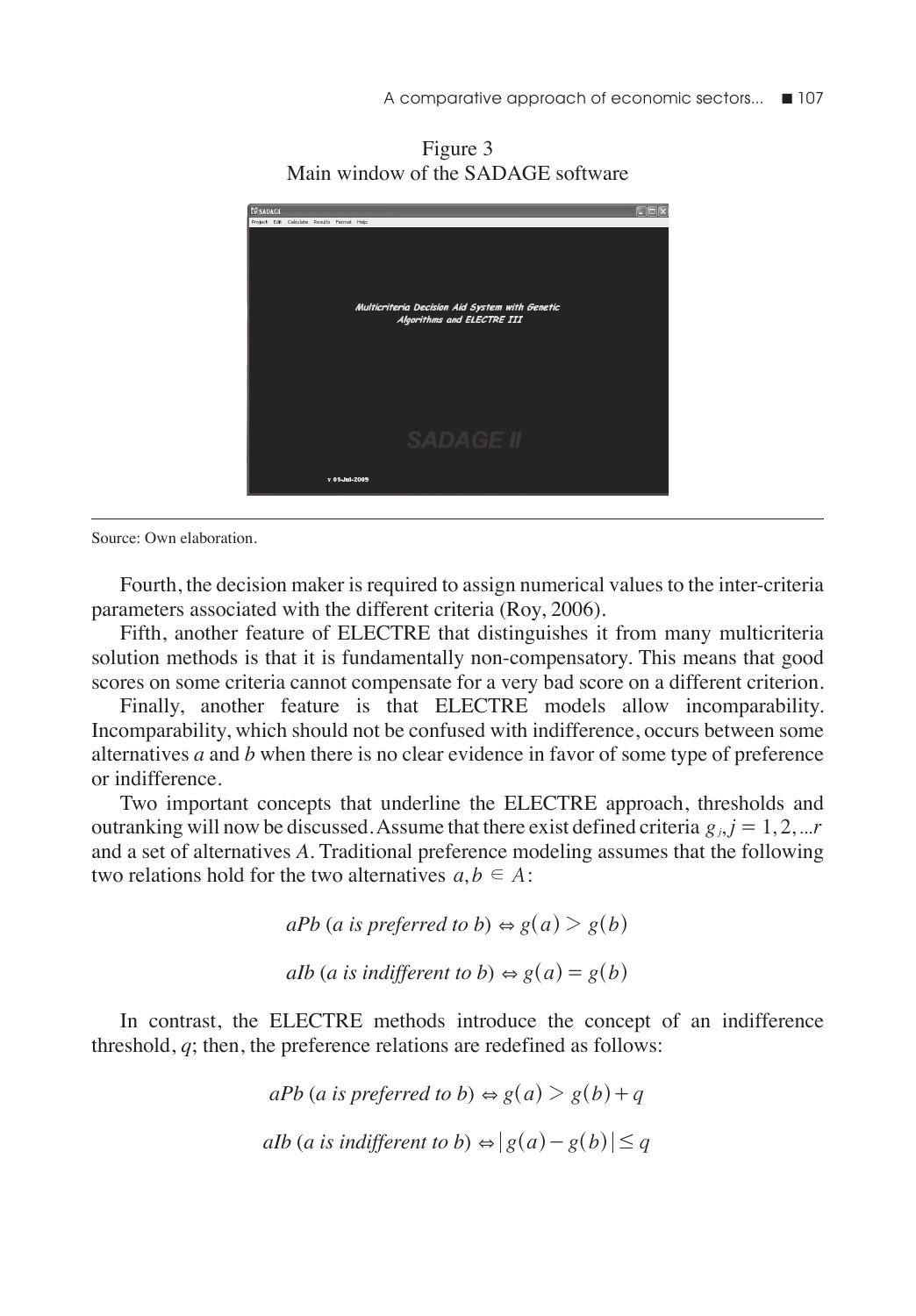Whereas the introduction of this threshold partially accounts for how a decision maker actually feels when making real comparisons, a problem remains. Namely, there is a point at which a decision maker changes from indifference to strict preference. Conceptually, it is justified to introduce a buffer zone between indifference and strict preference that corresponds to a decision maker hesitating between preference and indifference. This zone of hesitation is referred to as weak preference; it is also a binary relation like *P* and *I* above and is modeled by introducing a preference threshold, *p*. Thus, we have a double threshold model with an additional binary relation *Q* that measures weak preference:

> *aPb* (*a* is strongly preferred to b)  $\Leftrightarrow g(a) - g(b) > p$ *aOb* (*a* is weakly preferred to b)  $\Leftrightarrow q \leq g(a) - g(b) \leq p$ *aIb* (*a* is indifferent to *b*; and *b* to *a*)  $\Leftrightarrow$   $|g(a) - g(b)| \leq q$

The choice of thresholds intimately affects whether a particular binary relation holds. Although the choice of appropriate thresholds is not easy, in most realistic decision-making situations, there are good reasons for choosing non-zero values for *p* and *q*.

Note that we have only considered the simple case where thresholds *p* and *q* are constants instead of functions of the values of the criteria; the latter is the case of variable thresholds. While the simplification of using constant thresholds aids the utilization of the ELECTRE method, it may be worth using variable thresholds in cases where criteria with larger values lead to larger indifference and preference thresholds. In this study, a government official acted as the decision maker and the authors of this paper acted as the analyst. Table 3 reports the indifference and preference thresholds for the criteria used in this study. The veto threshold was not considered.

| Label | Criterion $(g_i)$             | Indifference $(q_i)$ | Preference $(p_i)$ |
|-------|-------------------------------|----------------------|--------------------|
| $g_1$ | Number of employees           | 6000                 | 14000              |
| $g_2$ | <b>Remunerations</b>          | 250                  | 400                |
| $g_3$ | Total gross production        | 200                  | 500                |
| 84    | Intermediate consumption      | 300                  | 600                |
| 85    | Gross fixed capital formation | 200                  | 400                |
| 86    | Gross value added             | 250                  | 500                |
| 87    | Total fixed assets            | 1100                 | 2100               |

Table 3 Indifference (*q*) and preference (*p*) threshold values

**Note:** The last six criterions are expressed in millions of Mexican pesos.

Source: Own elaboration.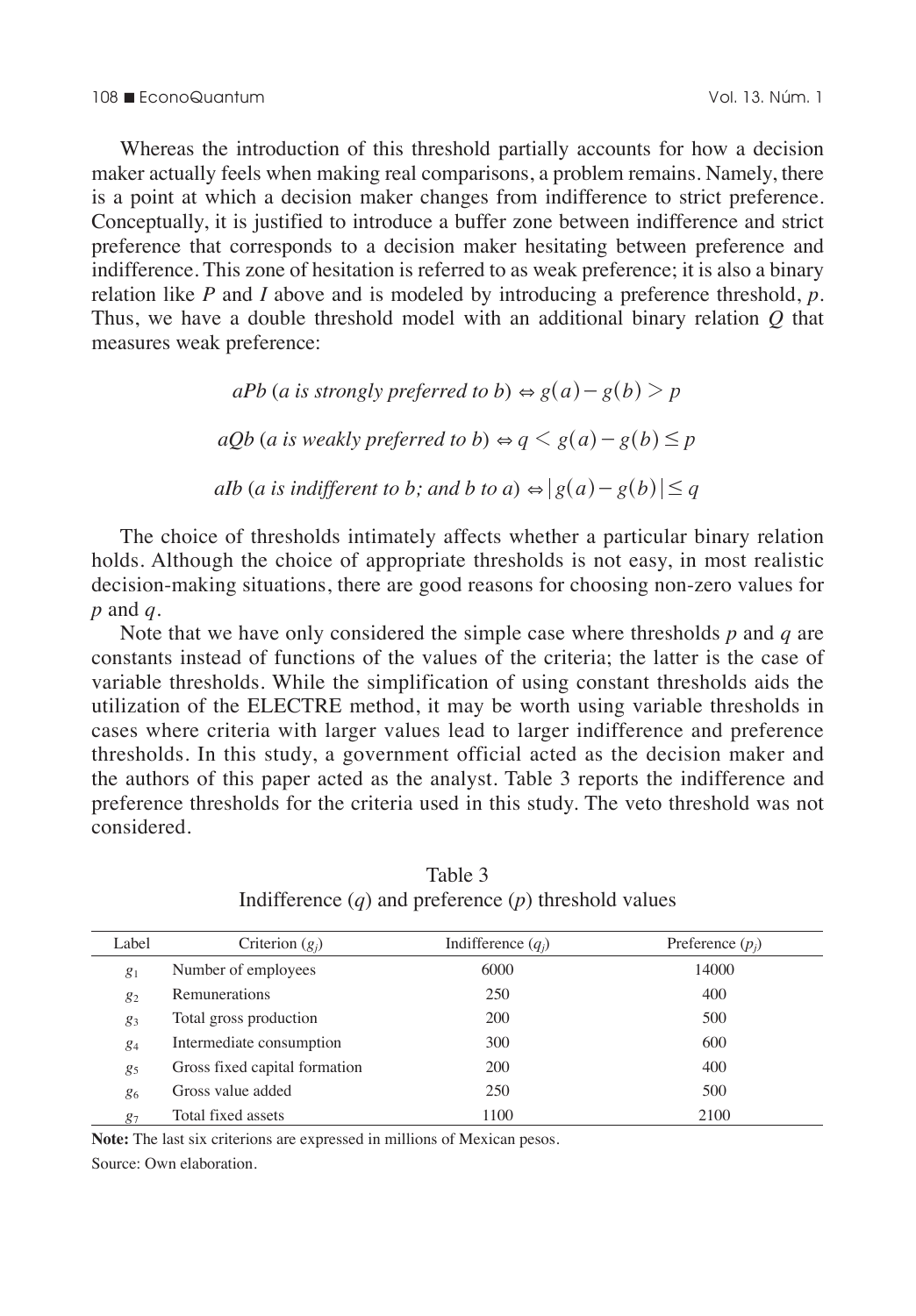Using thresholds, the ELECTRE method seeks to build an outranking relation *S*. *aSb* means that according to the global model of decision-maker preferences, there are good reasons to believe that "*a* is at least as good as *b*" or "*a* is not worse than *b*". Each pair of alternatives *a* and *b* is then tested to check whether the assertion *aSb* is valid. This yields one of the following four situations: *aSb* and *not*(*bSa*); *not*(*aSb*) and *bSa*; *aSb* and *bSa*; *not*(*aSb*) and *not*(*bSa*).

The third situation corresponds to indifference, whereas the fourth corresponds to incomparability.

The test to determine whether to accept the assertion *aSb* is implemented using the following two principles:

- A concordance principle that requires that a majority of criteria, after considering their relative importance, are in favor of the assertion, which is referred to as the majority principle; and
- A non-discordance principle that requires that of the minority of criteria that do not support the assertion, none of them is strongly against the assertion, which is referred to as the respect of minorities principle.

The operational implementation of these two principles is now discussed; where we assume that all criteria are to be maximized. We first consider the outranking relation defined for each of the *r* criteria, which is  $aS_i b$  means that "*a* is at least as good as *b* with respect to the  $j<sup>th</sup>$  criterion", where  $j=1,2,...,r$ 

The  $j^{\text{th}}$  criterion is in concordance with the assertion *aSb* if and only if  $aS_jb$ , i.e., if  $g_i(a) \ge g_j(b) - q_i$ . Thus, if  $g_i(a)$  is less than  $g_j(b)$  by an amount less than  $q_j$ , the criterion does not contravene the assertion  $aS<sub>i</sub>b$  and therefore is in concordance.

The  $j^{\mu}$  criterion is in discordance with the assertion *aSb* if and only if  $bP_ja$ , i.e., if  $g_i(b) \ge g_j(a) + p_j$ . If *b* is strictly preferred to *a* for criterion *j*, then it is clearly not in concordance with the assertion that *aSb*.

With these concepts, it is now possible to measure the strength of the assertion *aSb*. The first step is to develop a measure of concordance, which is quantified by the concordance index  $C(a, b)$ , for every pair of alternatives  $a, b \in A$ . Let  $k_i$ , be the importance coefficient or weight for criterion *j*. The concordance index is defined by a valued outranking relation as follows:

(1) 
$$
C(a,b) = \frac{1}{k} \sum_{j=1}^{r} k_j c_j(a,b), \text{ where } k = \sum_{j=1}^{r} k_j
$$

where

where

\n
$$
c_{j}(a,b) = \begin{cases}\n1, & \text{if } g_{j}(a) + q_{j} \geq g_{j}(b) \\
0, & \text{if } g_{j}(a) + p_{j} \leq g_{j}(b) \\
\frac{p_{j} + g_{j}(a) - g_{j}(b)}{p_{j} - q_{j}}, & \text{otherwise}\n\end{cases}
$$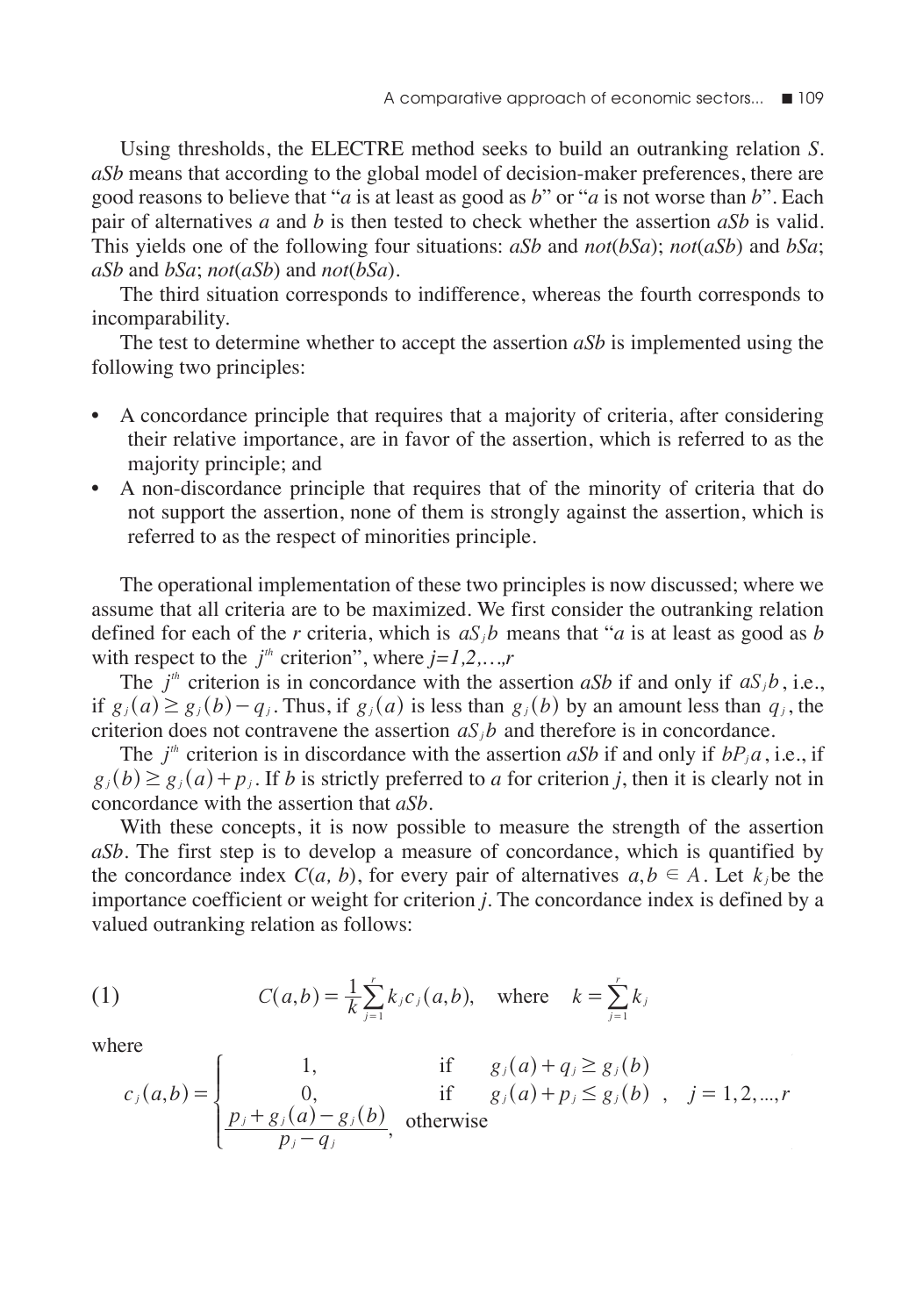#### 110 n EconoQuantum Vol. 13. Núm. 1

The thresholds and weights represent the subjective input provided by the decision maker. Weights used in the non-compensatory ELECTRE model are significantly different from weights used in compensatory decision modeling approaches. Weights in ELECTRE are "coefficients of importance" and, as Vincke (1992) notes, they can be considered votes for each of the criterion "candidates." Roger *et al*. (2000) reviewed existing weighting schemes for ELECTRE and provided a useful discussion of the weighting concept in ELECTRE. Care also must be taken in determining threshold values, which must relate specifically to each criterion and reflect the preferences of a decision maker. Procedures for choosing appropriate threshold values were addressed by Roger and Bruen (1998). The decision maker was assisted in defining the 7 criteria weights, which are shown in Table 4. Personal Construct Theory (PCT), as suggested by Rogers *et al*. (2000), was used for the weight definition.

Thus far, the discordance principle has not been considered. The concordance index is a measure of the extent to which the criteria agree with the assertion that *a* is at least as good as *b*. However, what disconfirming or disharmonious evidence is there? In other words, is there any discordance associated with the assertion *aSb*? To calculate discordance, a further threshold, called the veto threshold, is defined. The veto threshold,  $v_i$ , allows for the possibility of  $aSb$  to be refused if for any one criterion *j*,  $g_i(b) > g_i(a) + v_j$ . The discordance index for each criterion *j*,  $d_i(a, b)$ , is calculated as:

(2) 
$$
d_j(a,b) = \begin{cases} 0, & \text{if } g_j(a) + p_j \ge g_j(b) \\ 1, & \text{if } g_j(a) + v_j \le g_j(b) \\ \frac{g_j(b) - g_j(a) - p_j}{v_j - p_j}, & \text{otherwise} \end{cases}
$$
, otherwise

For each pair of alternatives  $a, b \in A$ , there is now a concordance and a discordance measure. The final step in the model building phase is to combine these two measures to produce a measure of the degree of outranking, i.e., a credibility index that assesses the strength of the assertion that "*a* is at least as good as *b*". The credibility degree for each pair  $a, b \in A$  is defined as:

(3)  
\n
$$
S(a,b) = \begin{cases}\nC(a,b), & \text{if } d_j(a,b) \le C(a,b) \ \forall j \\
C(a,b) \cdot \prod_{j \in J(a,b)} \frac{1-d_j(a,b)}{1-C(a,b)} & \text{such that } d_j(a,b) > C(a,b) \\
\end{cases}
$$

This formula assumes that if the strength of the concordance exceeds that of the discordance, then the concordance value should not be modified. Otherwise, we are forced to question the assertion that *aSb* and modify *C(a,b)* according to the above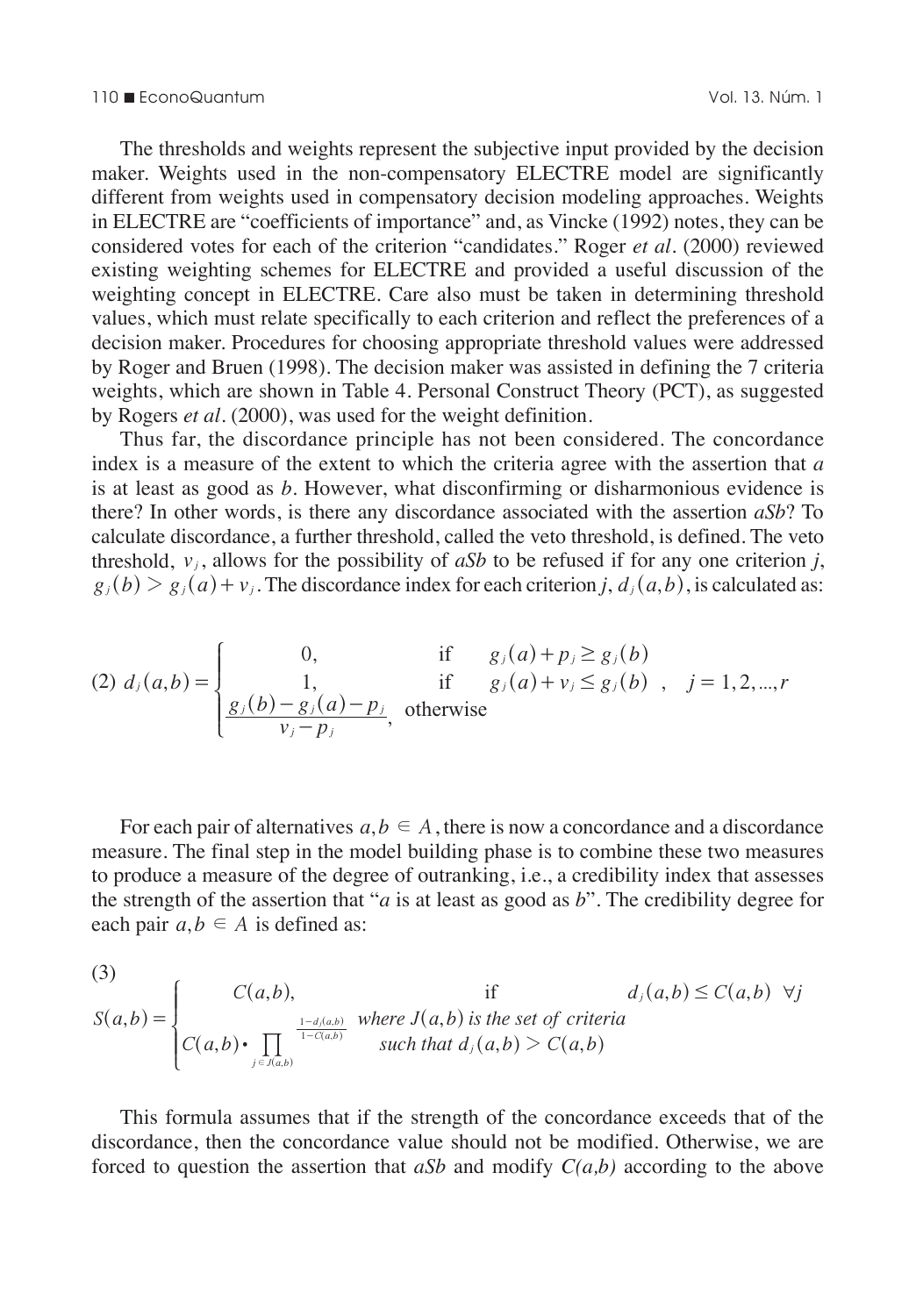equation. If the discordance is 1.0 for any  $a, b \in A$  and any criterion *j*, then we have no confidence that *aSb*; therefore, *S(a,b)*=0.0.

The input data used in the calculations are the values presented in Table 2 (the performances of the alternatives). All compared alternatives and criteria have been used in the calculation. Information about the preferences of the decision maker –namely, the values of the indifference and preference thresholds for each criterion and the values of the relative importance of the criteria– are presented in Table 3 and Table 4. The values of the relative importance of the criteria indicate that the total fixed assets  $(g<sub>7</sub>)$  and the intermediate consumption  $(g_4)$  criteria are most important to the decision maker.

|       | g <sub>1</sub> | 82 | 83      | 84       | 85      | 86       | 87       | $RtG^{\dagger}$ | $RtG+I^{\dagger\dagger}$ | Final Weight <sup>9</sup> |
|-------|----------------|----|---------|----------|---------|----------|----------|-----------------|--------------------------|---------------------------|
| $g_1$ | -----          | O  | Х       | 0        | Х       | $\Omega$ | $\Omega$ | $\overline{c}$  | 3                        | 1.07                      |
| $g_2$ | Х              |    | Х       | $\Omega$ | Х       | Х        | $\Omega$ | 4               | 5                        | 1.79                      |
| 83    | O              | O  | ------- | $\Omega$ | Х       | $\Omega$ | $\Omega$ |                 | $\overline{c}$           | 0.71                      |
| $g_4$ | X              | X  | X       | -------  | Х       | Х        | $\Omega$ | 5               | 6                        | 2.14                      |
| 85    | 0              | 0  | 0       | 0        | ------- | О        | $\Omega$ | $\overline{0}$  |                          | 0.36                      |
| 86    | Х              | 0  | Х       | $\Omega$ | Х       | ------   | O        | 3               | 4                        | 1.43                      |
| $g_7$ | X              | Х  | Х       | X        | Х       | Х        | ------   | 6               | 7                        | 2.50                      |
|       |                |    |         | Total    |         |          |          | 21              | 28                       | 10.00                     |

| Table 4          |
|------------------|
| Criteria weights |

Notes:

† *RtG* is the criterion's rating and is obtained by counting every X in the row.

 $\dagger \dagger RtG \leftarrow RtG + 1$  to account for criterion 5.

§ For every cell ij,  $\{X, O\}$  signifies that criterion  $g_i$  is  $\{more$  or less  $\}$  important than criterion  $g_i$ .

**The weight for every criterion**  $g_i$  is obtained by dividing  $RtG_i + 1$  by the total.

Source: Own elaboration.

The computation has been performed on the input data (Table 2) and on the information about the preferences of the decision maker (Table 3 and Table 4) using the ELECTRE-III method. According to the additional information noted above, we applied ELECTRE-III to construct a valued outranking relation. Tables 5 shows the credibility matrix obtained.

Table 5 Credibility matrix

|                                                                                              |  |  |  |  |  |  |  | $A_1$ $A_2$ $A_3$ $A_4$ $A_5$ $A_6$ $A_7$ $A_8$ $A_9$ $A_{10}$ $A_{11}$ $A_{12}$ $A_{13}$ $A_{14}$ $A_{15}$ $A_{16}$ $A_{17}$ $A_{18}$ |  |
|----------------------------------------------------------------------------------------------|--|--|--|--|--|--|--|----------------------------------------------------------------------------------------------------------------------------------------|--|
| 41 1.00 0.10 0.03 0.00 0.02 0.00 0.03 0.11 0.54 0.51 0.52 1.00 0.28 0.54 0.61 0.77 0.03 0.03 |  |  |  |  |  |  |  |                                                                                                                                        |  |
| 42 1.00 1.00 0.90 0.29 0.72 0.26 0.90 1.00 0.82 1.00 1.00 1.00 0.95 1.00 1.00 1.00 0.90 0.90 |  |  |  |  |  |  |  |                                                                                                                                        |  |
| $A_3$ 1.00 0.49 1.00 0.00 0.33 0.00 0.74 0.74 0.82 1.00 1.00 1.00 1.00 1.00 1.00 0.64 0.97   |  |  |  |  |  |  |  |                                                                                                                                        |  |
|                                                                                              |  |  |  |  |  |  |  |                                                                                                                                        |  |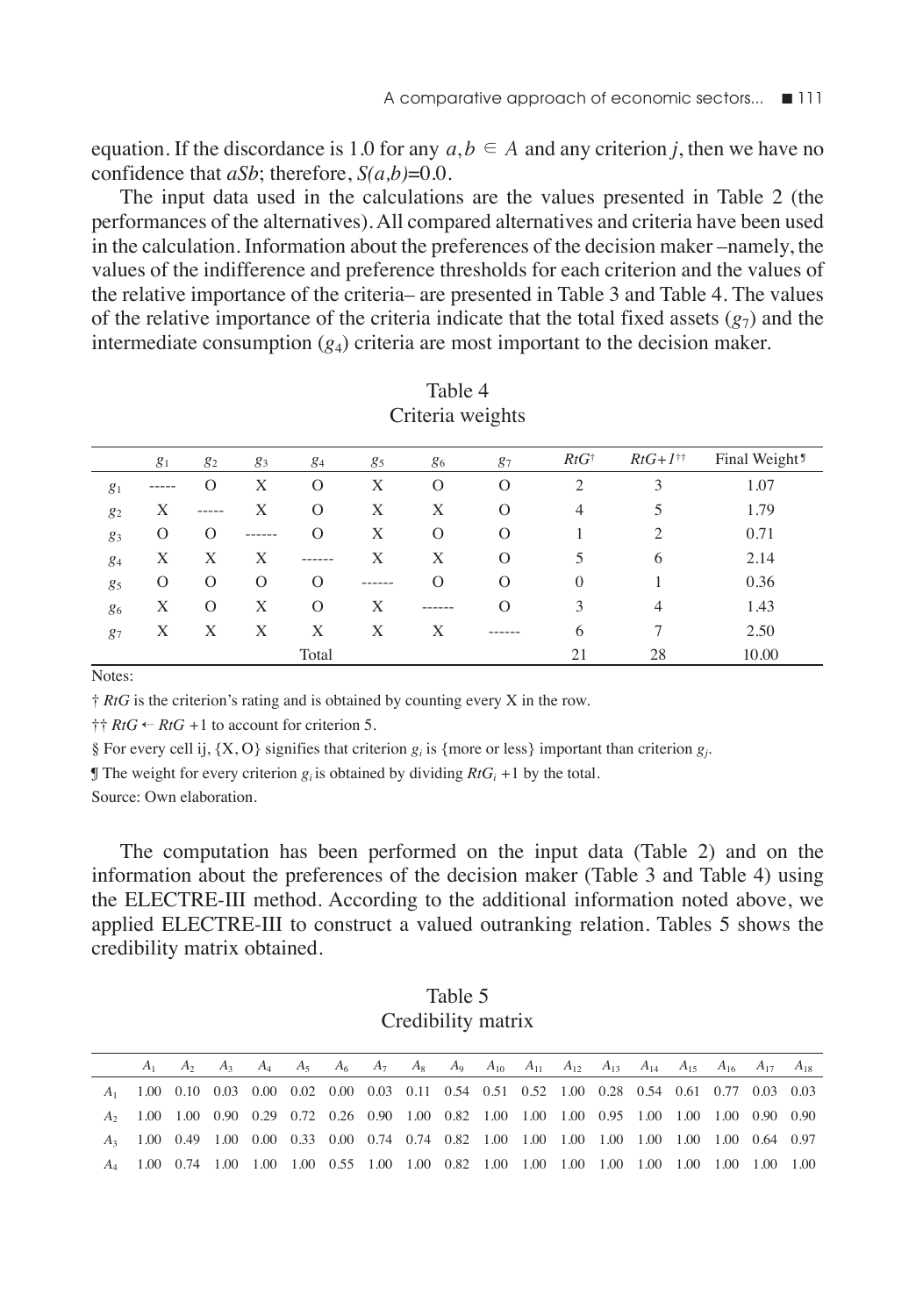|                | A <sub>1</sub> | A <sub>2</sub>                                                                            | $A_3$                        | $A_{\perp}$ | $A_{5}$           | A <sub>6</sub>                                    | A <sub>7</sub> | $A_8$          | $A_9$                                          | $A_{10}$  | $A_{11}$ | $A_{12}$ | $A_{13}$                     | $A_{14}$            | $A_{15}$ | $A_{16}$                     | $A_{17}$        | $A_{18}$ |
|----------------|----------------|-------------------------------------------------------------------------------------------|------------------------------|-------------|-------------------|---------------------------------------------------|----------------|----------------|------------------------------------------------|-----------|----------|----------|------------------------------|---------------------|----------|------------------------------|-----------------|----------|
| A <sub>5</sub> |                | 1.00 0.40 0.78 0.00                                                                       |                              |             | 1.00 0.00         |                                                   | 1.00           |                | 1.00  0.82  1.00  1.00  1.00  1.00  1.00       |           |          |          |                              |                     | 1.00     | 1.00 0.95 1.00               |                 |          |
| A6             |                | 1 00 0 74                                                                                 | $1.00 \quad 0.57$            |             | 1.00              | 1.00                                              | 1.00           |                | 1.00 0.82 1.00 1.00                            |           |          | 1.00     | 1.00                         | 1.00                | 1.00     | 1.00                         | 1.00            | 1.00     |
| A <sub>7</sub> |                | 1.00 0.27 0.57 0.00 0.37 0.00                                                             |                              |             |                   |                                                   |                |                | 1.00  0.71  0.82  1.00  1.00  1.00  1.00  1.00 |           |          |          |                              |                     | 1.00     | 1.00 0.76 0.97               |                 |          |
| $A_{8}$        |                | 1.00 0.20 0.45 0.00 0.46 0.00 0.84 1.00 0.82 1.00 1.00                                    |                              |             |                   |                                                   |                |                |                                                |           |          |          |                              | 1.00 0.95 1.00 0.99 |          | 1.00                         | $0.90 \pm 0.90$ |          |
| A <sub>o</sub> |                | 1.00 0.28 0.21 0.18 0.18 0.18 0.20 0.28 1.00 0.70 0.79 1.00 0.65 0.78 0.89                |                              |             |                   |                                                   |                |                |                                                |           |          |          |                              |                     |          | $1.00 \quad 0.20 \quad 0.29$ |                 |          |
| $A_{10}$       |                | 1.00 0.10 0.29 0.00 0.01 0.00 0.02 0.11 0.82 1.00 0.91 1.00 0.77 0.82 1.00                |                              |             |                   |                                                   |                |                |                                                |           |          |          |                              |                     |          |                              | 1.00 0.03 0.45  |          |
| $A_{11}$       |                | 1.00 0.10 0.14 0.00 0.01 0.00 0.07 0.12 0.78 0.84 1.00 1.00 0.66 0.83 1.00                |                              |             |                   |                                                   |                |                |                                                |           |          |          |                              |                     |          | 1.00 0.03 0.35               |                 |          |
| $A_{12}$       |                | 1.00 0.10 0.03 0.00 0.00                                                                  |                              |             |                   | 0.00 0.02 0.10 0.54 0.43 0.59 1.00 0.21 0.57 0.59 |                |                |                                                |           |          |          |                              |                     |          |                              | 0.80 0.03 0.03  |          |
| $A_{13}$       |                | 1.00 0.24 0.57 0.00 0.05 0.00 0.31 0.31 0.82 1.00 1.00                                    |                              |             |                   |                                                   |                |                |                                                |           |          |          | $1.00 \quad 1.00$            | 1.00                | 1.00     | 1.00 0.21 0.49               |                 |          |
| $A_{14}$       |                | 1.00 0.10 0.33 0.00 0.01 0.00 0.27 0.28 0.72 0.83 1.00 1.00 0.96 1.00                     |                              |             |                   |                                                   |                |                |                                                |           |          |          |                              |                     |          | $1.00$ $1.00$ $0.21$ $0.35$  |                 |          |
| $A_{15}$       |                | 1.00 0.10 0.32 0.00 0.01 0.00 0.13 0.11 0.80 0.74 0.83                                    |                              |             |                   |                                                   |                |                |                                                |           |          |          | 1.00 0.60 0.61               |                     | 1.00     | 1.00 0.03 0.11               |                 |          |
| $A_{16}$       |                | 1.00 0.10 0.19 0.00 0.01 0.00 0.03 0.11 0.77 0.70 0.61 1.00 0.56 0.61 1.00 1.00 0.03 0.04 |                              |             |                   |                                                   |                |                |                                                |           |          |          |                              |                     |          |                              |                 |          |
| $A_{17}$       |                | 1.00 0.28 0.57 0.01 0.30 0.00 0.71 0.57 0.82 1.00 1.00                                    |                              |             |                   |                                                   |                |                |                                                |           |          | 1.00     | 1.00                         | 1.00                | 1.00     | 1.00                         | 1.00            | 1.00     |
| $A_{18}$       | 1.00           |                                                                                           | $0.10 \quad 0.39 \quad 0.00$ |             | $0.12 \quad 0.00$ |                                                   |                | 0.24 0.39 0.82 |                                                | 1.00 1.00 |          |          | $1.00 \quad 0.95 \quad 1.00$ |                     | 1.00     | 1.00                         | 0.24            | 1.00     |

This concludes the construction of the outranking model. The next step in the outranking approach is to exploit the model and produce a ranking of alternatives from the valued outranking relation. Our approach for exploitation is to use a multiobjective evolutionary algorithm-based heuristic method, which is explained in the work by Leyva and Aguilera (2005).

Table 5 was processed using the MOEA to derive the final ranking and systematized using the SADAGE software. The MOEA used the following parameters: the number of generations was set to 10,000; the population size was set to 40; the crossover probability was 0.85; and the mutation probability was 0.35. The restricted Pareto front, *PFknown restricted* , that was determined and the associated final set of solutions returned by the MOEA at termination,  $P_{known}^{restricted}$ , are presented in Table 6. *u*, *f*, and  $\lambda$  are the objective functions of the MOEA.

Table 6 Restricted Pareto front determined and the associated individuals of the solution space

| Ranking $p_1$ |                | p <sub>2</sub> | $p_{\lambda}$ | $p_4$ |  |  | $p_5$ $p_6$ $p_7$ $p_8$ $p_9$ $p_{10}$ $p_{11}$ $p_{12}$ $p_{13}$ $p_{14}$ $p_{15}$                                                                  |  |  | $p_{16}$       |
|---------------|----------------|----------------|---------------|-------|--|--|------------------------------------------------------------------------------------------------------------------------------------------------------|--|--|----------------|
|               |                |                |               |       |  |  |                                                                                                                                                      |  |  |                |
|               | A6.            | $A_4$          |               |       |  |  | $A_4$ $A_6$ $A_6$ $A_6$ $A_2$ $A_4$ $A_2$ $A_6$ $A_6$ $A_4$ $A_6$ $A_6$ $A_4$ $A_{17}$                                                               |  |  |                |
|               | $A_4$          |                |               |       |  |  | $A_6$ $A_6$ $A_4$ $A_5$ $A_4$ $A_6$ $A_2$ $A_4$ $A_4$ $A_4$ $A_5$ $A_5$ $A_8$ $A_6$                                                                  |  |  | $A_6$          |
| 3             | A <sub>2</sub> |                |               |       |  |  | $A_2 \quad A_2 \quad A_3 \quad A_4 \quad A_5 \quad A_4 \quad A_6 \quad A_6 \quad A_2 \quad A_2 \quad A_3 \quad A_8 \quad A_7 \quad A_2 \quad A_{13}$ |  |  |                |
|               |                |                |               |       |  |  | $A_5$ $A_5$ $A_5$ $A_5$ $A_2$ $A_3$ $A_5$ $A_5$ $A_5$ $A_5$ $A_{17}$ $A_6$ $A_4$ $A_4$ $A_8$ $A_4$                                                   |  |  |                |
| 5.            | $A_3$          |                |               |       |  |  | $A_3$ $A_3$ $A_3$ $A_3$ $A_2$ $A_3$ $A_3$ $A_7$ $A_3$ $A_5$ $A_2$ $A_2$ $A_3$ $A_5$ $A_{14}$                                                         |  |  |                |
| 6             | $A_{8}$        |                |               |       |  |  | $A_8$ $A_8$ $A_8$ $A_8$ $A_7$ $A_8$ $A_8$ $A_3$ $A_8$ $A_3$ $A_8$ $A_3$ $A_{18}$ $A_{11}$ $A_{11}$                                                   |  |  |                |
|               | $A_7$          | $A_7$          |               |       |  |  | $A_7$ $A_7$ $A_7$ $A_8$ $A_7$ $A_7$ $A_8$ $A_7$ $A_8$ $A_7$ $A_7$ $A_7$ $A_5$ $A_3$                                                                  |  |  | A <sub>2</sub> |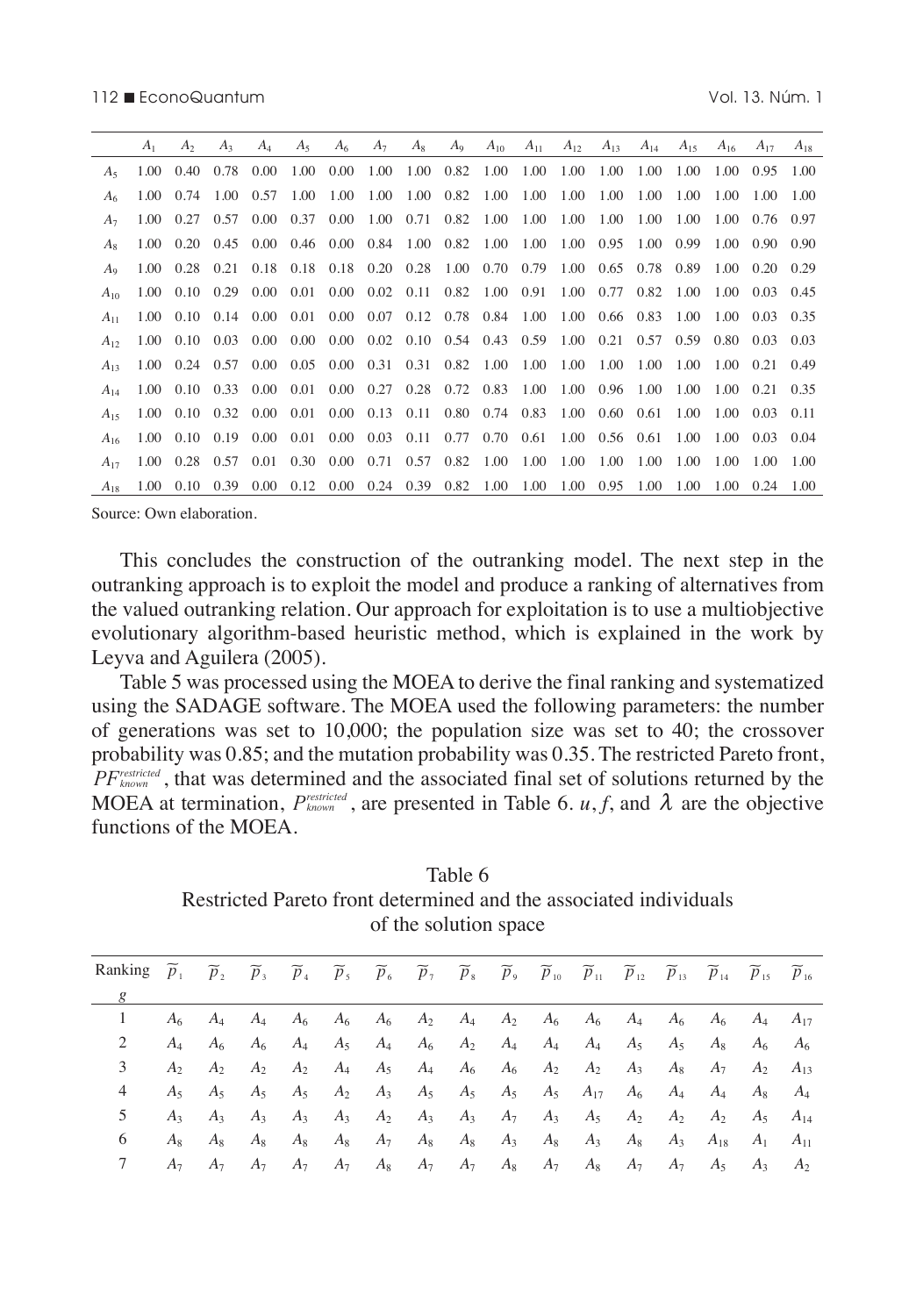A comparative approach of economic sectors...  $\blacksquare$  113

| Ranking          | $p_1$          | p <sub>2</sub> | p <sub>3</sub>                                                                                                  | $p_4$          | p <sub>5</sub> | $p_{6}$      | p <sub>7</sub> | $p_{s}$      | p <sub>9</sub> | $p_{10}$ | $p_{11}$       | $p_{12}$ | $p_{13}$ | $p_{14}$     | $p_{15}$     | $p_{16}$       |
|------------------|----------------|----------------|-----------------------------------------------------------------------------------------------------------------|----------------|----------------|--------------|----------------|--------------|----------------|----------|----------------|----------|----------|--------------|--------------|----------------|
| g                |                |                |                                                                                                                 |                |                |              |                |              |                |          |                |          |          |              |              |                |
| 8                | $A_{17}$       | $A_{17}$       | $A_{17}$                                                                                                        | $A_{17}$       | $A_{17}$       | $A_{17}$     | $A_{17}$       | $A_{17}$     | $A_{17}$       | $A_{17}$ | $A_7$          | $A_{17}$ | $A_{17}$ | $A_3$        | $A_7$        | $A_{10}$       |
| 9                | $A_{18}$       | $A_{18}$       | $A_{18}$                                                                                                        | $A_{18}$       | $A_{18}$       | $A_{18}$     | $A_{18}$       | $A_{13}$     | $A_{18}$       | $A_{13}$ | $A_{18}$       | $A_{18}$ | $A_{18}$ | $A_{17}$     | $A_{17}$     | $A_{15}$       |
| 10               | $A_{13}$       | $A_{13}$       | $A_{13}$                                                                                                        | $A_{13}$       | $A_{13}$       | $A_{13}$     | $A_{13}$       | $A_{18}$     | $A_{13}$       | $A_{18}$ | $A_{13}$       | $A_{13}$ | $A_{11}$ | $A_{13}$     | $A_{18}$     | $A_5$          |
| 11               | $A_{14}$       | $A_{14}$       | $A_{14}$                                                                                                        | $A_{14}$       | $A_{14}$       | $A_{14}$     | $A_{11}$       | $A_{14}$     | $A_{14}$       | $A_{15}$ | $A_{14}$       | $A_{14}$ | $A_{13}$ | $A_{14}$     | $A_{13}$     | $A_3$          |
| 12               | $A_{11}$       | $A_{11}$       | $A_{11}$                                                                                                        | $A_{11}$       | $A_{11}$       | $A_{11}$     | $A_{14}$       | $A_{11}$     | $A_{11}$       | $A_{14}$ | $A_{11}$       | $A_{11}$ | $A_{14}$ | $A_{11}$     | $A_{14}$     | $A_8$          |
| 13               | $A_{10}$       | $A_{10}$       | $A_{10}$                                                                                                        | $A_{10}$       | $A_{10}$       | $A_{10}$     | $A_{10}$       | $A_{10}$     | $A_{10}$       | $A_{11}$ | $A_{10}$       | $A_{10}$ | $A_{10}$ | $A_{10}$     | $A_{11}$     | $A_7$          |
| 14               | $A_{15}$       | $A_{15}$       | $A_{15}$                                                                                                        | $A_{15}$       | $A_{15}$       | $A_{15}$     | $A_{15}$       | $A_{15}$     | $A_{15}$       | $A_{10}$ | $A_{15}$       | $A_{15}$ | $A_{15}$ | $A_{15}$     | $A_{10}$     | $A_{18}$       |
| 15               | $A_9$          | $A_9$          | $A_9$                                                                                                           | $A_9$          | $A_9$          | $A_9$        | $A_9$          | $A_9$        | $A_9$          | $A_9$    | $A_9$          | $A_9$    | $A_9$    | $A_9$        | $A_{15}$     | $A_9$          |
| 16               | $A_{16}$       | $A_{16}$       | $A_{16}$                                                                                                        | $A_{16}$       | $A_{16}$       | $A_{16}$     | $A_{16}$       | $A_{16}$     | $A_{16}$       | $A_{16}$ | $A_{16}$       | $A_{16}$ | $A_{16}$ | $A_{16}$     | $A_9$        | $A_{16}$       |
| 17               | $A_{12}$       | $A_{12}$       | $A_{12}$                                                                                                        | $A_{12}$       | $A_{12}$       | $A_{12}$     | $A_{12}$       | $A_{12}$     | $A_{12}$       | $A_{12}$ | $A_{12}$       | $A_{12}$ | $A_{12}$ | $A_{12}$     | $A_{16}$     | $A_{12}$       |
| 18               | A <sub>1</sub> | A <sub>1</sub> | A <sub>1</sub>                                                                                                  | A <sub>1</sub> | A <sub>1</sub> | $A_1$        | $A_1$          | $A_1$        | $A_1$          | $A_1$    | A <sub>1</sub> | $A_1$    | $A_1$    | $A_1$        | $A_{12}$     | A <sub>1</sub> |
|                  |                |                |                                                                                                                 |                |                |              |                |              |                |          |                |          |          |              |              |                |
| $\mathcal{U}$    | $\mathbf{0}$   | $\mathbf{0}$   | $\mathbf{0}$                                                                                                    | $\mathbf{1}$   | 2              | 2            | $\overline{c}$ | 3            | 3              | 3        | $\overline{4}$ | 4        | 6        | 11           | 12           | 36             |
| $\boldsymbol{f}$ | $\mathbf{0}$   | 1              | $\overline{c}$                                                                                                  | 3              | $\Omega$       | $\mathbf{1}$ | $\overline{c}$ | $\mathbf{0}$ | $\mathbf{1}$   | 3        | $\overline{c}$ | 3        | 3        | $\mathbf{1}$ | $\mathbf{1}$ | 3              |
| $\lambda$        |                |                | 0.5696 0.6388 0.7187 0.7378 0.5700 0.6396 0.7188 0.5700 0.6399 0.7388 0.7200 0.7396 0.7399 0.6400 0.6400 0.7400 |                |                |              |                |              |                |          |                |          |          |              |              |                |
| fitness          |                |                | 37,008 37,008 37,008 37,008 37,008 37,008 37,008 37,008 37,008 37,008 37,008 37,008 34,309 18,714 17,154 5,7183 |                |                |              |                |              |                |          |                |          |          |              |              |                |

Notes:

 $\dagger \bar{p}_i$  is an individual.

 $\dagger \dagger u$ , f and  $\lambda$  are the objective functions of the Multi-Objective Evolutionary Algorithm.

§ Alternatives: *A*1- Mining (except Oil and Gas), *A*2- Utilities (Electricity, Water and Gas distribution to final customer), *A*3- Construction, *A*4- Manufacturing, *A*5- Wholesale trade, *A*6- Retail trade, *A*7- Transportation and Warehousing,  $A_{8}$ - Information,  $A_{9}$ - Finance and Insurance,  $A_{10}$ - Real Estate and Rental and Leasing,  $A_{11}$ - Professional, Scientific and Technical services, *A*12- Management of Companies and Enterprises, *A*13- Administrative and Support and Waste Management and Remediation Services, *A*14- Educational services, *A*15- Health care and social assistance, *A*16- Arts, Entertainment, and Recreation, *A*17- Accommodation and Food Services, *A*18- Other Services (except Public Administration).

Source: Own elaboration.

Table 7 shows the number  $T(i,j)$ ,  $(1 \le i, j \le m)$ , of times (i.e., the position frequencies) that an alternative was found at a certain place in the ranking of the individual  $\tilde{p}_1$  associated with the members of the final restricted Pareto front. Based on Table 7, we found a compromise solution using the following procedure: because the ranking of the alternatives is of significant importance, the number of times that an alternative is found at a certain place in the ranking is weighted according to the importance of the alternatives to be ranked. Then, we calculate the weighted

 $sum \limits_{i=1} w_i T(i,j), j = 1, 2, ..., m$ *m*  $\sum_{i=1}^{m} w_i T(i,j), j = 1, 2, ..., m$ . Finally, we obtain a succession in decreasing order of

preference generated in this manner and a recommendation for the decision maker.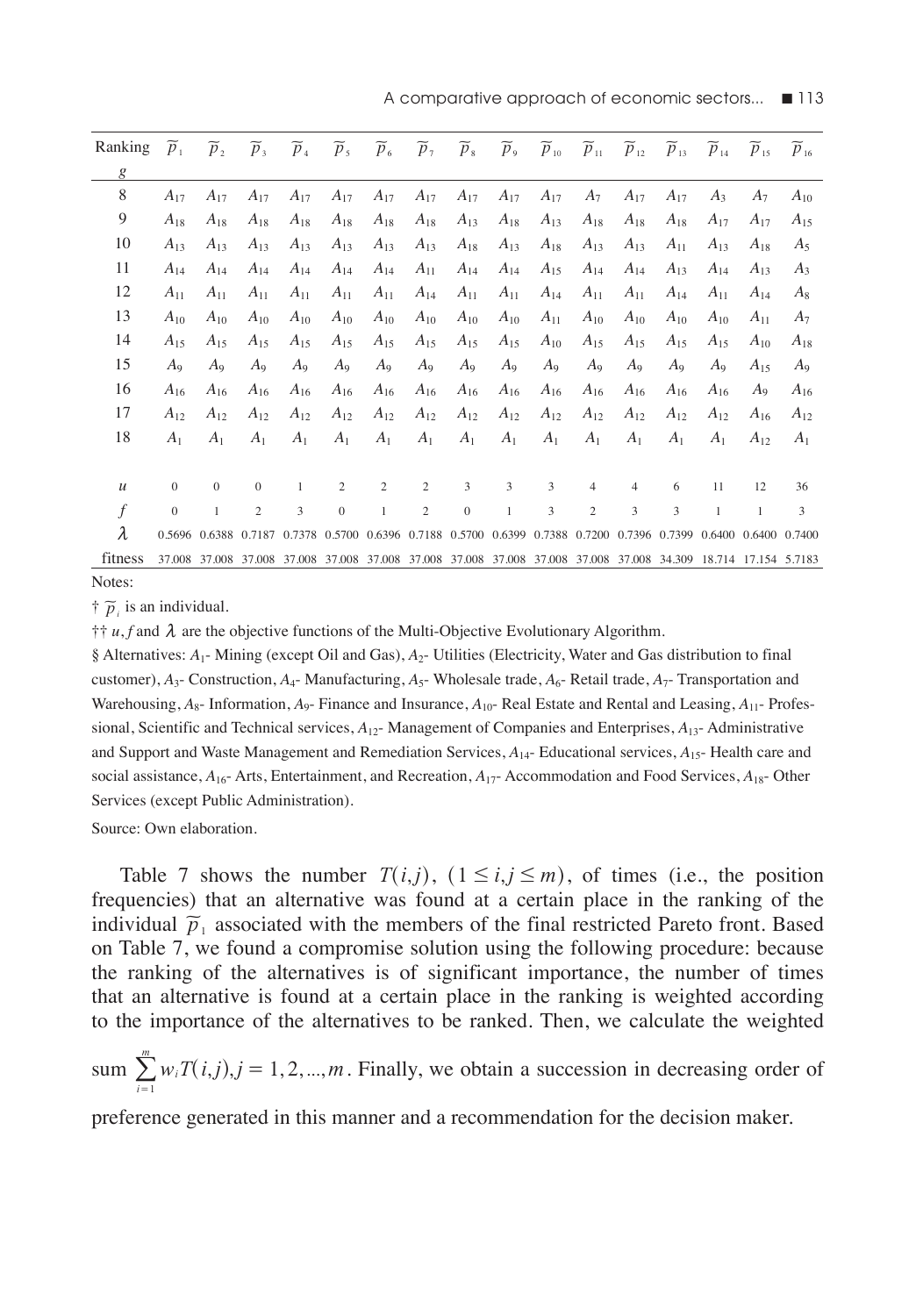| Weight $w_i$ Rank         |                | A <sub>1</sub> | A <sub>2</sub> | $A_3$            | $A_4$            | $A_5$          | $A_6$          | $A_7$            | $A_8$            | $A_9$          | $A_{10}$       | $A_{11}$         | $A_{12}$       | $A_{13}$       | $A_{14}$       | $A_{15}$         | $A_{16}$       | $A_{17}$       | $A_{18}$       |
|---------------------------|----------------|----------------|----------------|------------------|------------------|----------------|----------------|------------------|------------------|----------------|----------------|------------------|----------------|----------------|----------------|------------------|----------------|----------------|----------------|
| 18                        | 1              | $\theta$       | $\overline{2}$ | $\theta$         | 5                | $\theta$       | 8              | $\Omega$         | $\overline{0}$   | $\theta$       | $\Omega$       | $\theta$         | $\theta$       | $\Omega$       | $\Omega$       | $\theta$         | $\theta$       | 1              | $\theta$       |
| 17                        | $\overline{c}$ | $\theta$       | 1              | $\mathbf{0}$     | 6                | 3              | 5              | $\theta$         | 1                | $\theta$       | $\theta$       | $\theta$         | $\theta$       | $\theta$       | $\theta$       | $\theta$         | $\theta$       | $\theta$       | $\theta$       |
| 16                        | 3              | $\Omega$       | 7              | 1                | $\overline{2}$   | $\mathbf{1}$   | $\overline{c}$ | 1                | $\mathbf{1}$     | $\mathbf{0}$   | $\mathbf{0}$   | $\mathbf{0}$     | $\mathbf{0}$   | 1              | $\mathbf{0}$   | $\mathbf{0}$     | $\mathbf{0}$   | $\theta$       | $\mathbf{0}$   |
| 15                        | $\overline{4}$ | $\Omega$       | 1              | 1                | 3                | 8              | 1              | $\overline{0}$   | $\mathbf{1}$     | $\theta$       | $\theta$       | $\mathbf{0}$     | $\theta$       | $\theta$       | $\theta$       | $\mathbf{0}$     | $\theta$       | 1              | $\theta$       |
| 14                        | 5              | $\Omega$       | $\overline{4}$ | 8                | $\mathbf{0}$     | $\overline{c}$ | $\theta$       | $\mathbf{1}$     | $\mathbf{0}$     | $\theta$       | $\mathbf{0}$   | $\overline{0}$   | $\mathbf{0}$   | $\Omega$       | $\mathbf{1}$   | $\mathbf{0}$     | $\overline{0}$ | $\theta$       | $\mathbf{0}$   |
| 13                        | 6              | 1              | $\theta$       | 3                | $\mathbf{0}$     | $\theta$       | $\theta$       | $\mathbf{1}$     | 9                | $\theta$       | $\theta$       | $\mathbf{1}$     | $\theta$       | $\theta$       | $\theta$       | $\mathbf{0}$     | $\overline{0}$ | $\theta$       | 1              |
| 12                        | $\overline{7}$ | $\Omega$       | 1              | $\mathbf{1}$     | $\mathbf{0}$     | 1              | $\Omega$       | $\mathbf{0}$     | 3                | $\theta$       | $\mathbf{0}$   | $\overline{0}$   | $\mathbf{0}$   | $\Omega$       | $\mathbf{0}$   | $\mathbf{0}$     | $\overline{0}$ | $\theta$       | $\mathbf{0}$   |
| 11                        | 8              | $\Omega$       | $\theta$       | 1                | $\mathbf{0}$     | $\theta$       | $\theta$       | $\mathfrak{2}$   | $\mathbf{0}$     | $\theta$       | 1              | $\theta$         | $\mathbf{0}$   | $\Omega$       | $\theta$       | $\theta$         | $\theta$       | 12             | $\theta$       |
| 10                        | 9              | $\Omega$       | $\Omega$       | $\mathbf{0}$     | $\mathbf{0}$     | $\mathbf{0}$   | $\Omega$       | $\mathbf{0}$     | $\mathbf{0}$     | $\theta$       | $\mathbf{0}$   | $\mathbf{0}$     | $\overline{0}$ | $\overline{2}$ | $\mathbf{0}$   | $\mathbf{1}$     | $\overline{0}$ | $\overline{2}$ | 11             |
| 9                         | 10             | $\theta$       | $\Omega$       | $\mathbf{0}$     | $\mathbf{0}$     | 1              | $\theta$       | $\mathbf{0}$     | $\mathbf{0}$     | $\theta$       | $\mathbf{0}$   | $\mathbf{1}$     | $\overline{0}$ | 11             | $\theta$       | $\theta$         | $\theta$       | $\theta$       | 3              |
| $\,$ 8 $\,$               | 11             | $\mathbf{0}$   | $\mathbf{0}$   | $\mathbf{1}$     | $\mathbf{0}$     | $\mathbf{0}$   | $\mathbf{0}$   | $\mathbf{0}$     | $\mathbf{0}$     | $\overline{0}$ | $\mathbf{0}$   | $\mathbf{1}$     | $\mathbf{0}$   | $\overline{2}$ | 11             | $\mathbf{1}$     | $\overline{0}$ | $\theta$       | $\mathbf{0}$   |
| 7                         | 12             | $\theta$       | $\Omega$       | $\mathbf{0}$     | $\mathbf{0}$     | $\theta$       | $\theta$       | $\overline{0}$   | 1                | $\overline{0}$ | $\mathbf{0}$   | 11               | $\overline{0}$ | $\theta$       | $\overline{4}$ | $\overline{0}$   | $\mathbf{0}$   | $\theta$       | $\mathbf{0}$   |
| 6                         | 13             | $\overline{0}$ | $\mathbf{0}$   | $\mathbf{0}$     | $\overline{0}$   | $\mathbf{0}$   | $\mathbf{0}$   | $\mathbf{1}$     | $\mathbf{0}$     | $\overline{0}$ | 13             | $\overline{2}$   | $\overline{0}$ | $\theta$       | $\mathbf{0}$   | $\mathbf{0}$     | $\overline{0}$ | $\theta$       | $\mathbf{0}$   |
| 5                         | 14             | $\theta$       | $\theta$       | $\mathbf{0}$     | $\mathbf{0}$     | $\theta$       | $\theta$       | $\mathbf{0}$     | $\mathbf{0}$     | $\overline{0}$ | $\overline{2}$ | $\mathbf{0}$     | $\overline{0}$ | $\theta$       | $\mathbf{0}$   | 13               | $\overline{0}$ | $\theta$       | 1              |
| $\overline{4}$            | 15             | $\overline{0}$ | $\mathbf{0}$   | $\mathbf{0}$     | $\mathbf{0}$     | $\mathbf{0}$   | $\mathbf{0}$   | $\mathbf{0}$     | $\mathbf{0}$     | 15             | $\mathbf{0}$   | $\mathbf{0}$     | $\overline{0}$ | $\theta$       | $\mathbf{0}$   | $\mathbf{1}$     | $\overline{0}$ | $\Omega$       | $\overline{0}$ |
| 3                         | 16             | $\Omega$       | $\theta$       | $\overline{0}$   | $\mathbf{0}$     | $\theta$       | $\Omega$       | $\overline{0}$   | $\mathbf{0}$     | 1              | $\mathbf{0}$   | $\mathbf{0}$     | $\mathbf{0}$   | $\Omega$       | $\mathbf{0}$   | $\mathbf{0}$     | 15             | $\theta$       | $\overline{0}$ |
| $\mathfrak{2}$            | 17             | $\overline{0}$ | $\overline{0}$ | $\overline{0}$   | $\mathbf{0}$     | $\overline{0}$ | $\mathbf{0}$   | $\mathbf{0}$     | $\mathbf{0}$     | $\overline{0}$ | $\mathbf{0}$   | $\mathbf{0}$     | 15             | $\theta$       | $\mathbf{0}$   | $\mathbf{0}$     | 1              | $\mathbf{0}$   | $\overline{0}$ |
| 1                         | 18             | 15             | $\overline{0}$ | $\boldsymbol{0}$ | $\boldsymbol{0}$ | $\overline{0}$ | $\mathbf{0}$   | $\boldsymbol{0}$ | $\boldsymbol{0}$ | $\overline{0}$ | $\overline{0}$ | $\boldsymbol{0}$ | $\mathbf{1}$   | $\mathbf{0}$   | $\mathbf{0}$   | $\boldsymbol{0}$ | $\mathbf{0}$   | $\mathbf{0}$   | $\mathbf{0}$   |
|                           |                |                |                |                  |                  |                |                |                  |                  |                |                |                  |                |                |                |                  |                |                |                |
| $\sum_{i=1}^m w_i T(i,j)$ |                | 28             | 248            | 213              | 269              | 236            | 276            | 191              | 208              | 63             | 99             | 119              | 31             | 151            | 130            | 87               | 47             |                | 185 155        |
| Minimum                   |                |                |                |                  |                  |                |                |                  |                  |                |                |                  |                |                |                |                  |                |                |                |
| $\lambda$ :               |                |                |                |                  |                  |                |                |                  |                  |                |                |                  |                |                |                |                  |                |                |                |
| 0.5696                    |                |                |                |                  |                  |                |                |                  |                  |                |                |                  |                |                |                |                  |                |                |                |

Table 7 The number of times that an alternative was found at a certain place in the ranking

Table 7 suggests the following final ranking:

(4) 
$$
A_6 \succ A_4 \succ A_2 \succ A_5 \succ A_3 \succ A_8 \succ A_7 \succ A_{17} \succ A_{18} \succ A_{13} \succ A_{14} \succ A_{11} \succ A_{10} \succ A_{15} \succ A_9 \succ A_{16} \succ A_{12} \succ A_1
$$

The above multicriteria method was performed 50 times using the SADAGE software with the same data (performance matrix, inter-criteria parameters and MOEA parameters) to produce 50 rankings. Then, using the same procedure as in the above paragraph, we calculated the number  $T(i,j)$ ,  $(1 \le i, j \le m)$ , of times (i.e., the position frequencies) that an alternative was found at a certain place in the 50 rankings, which are shown in Table 8.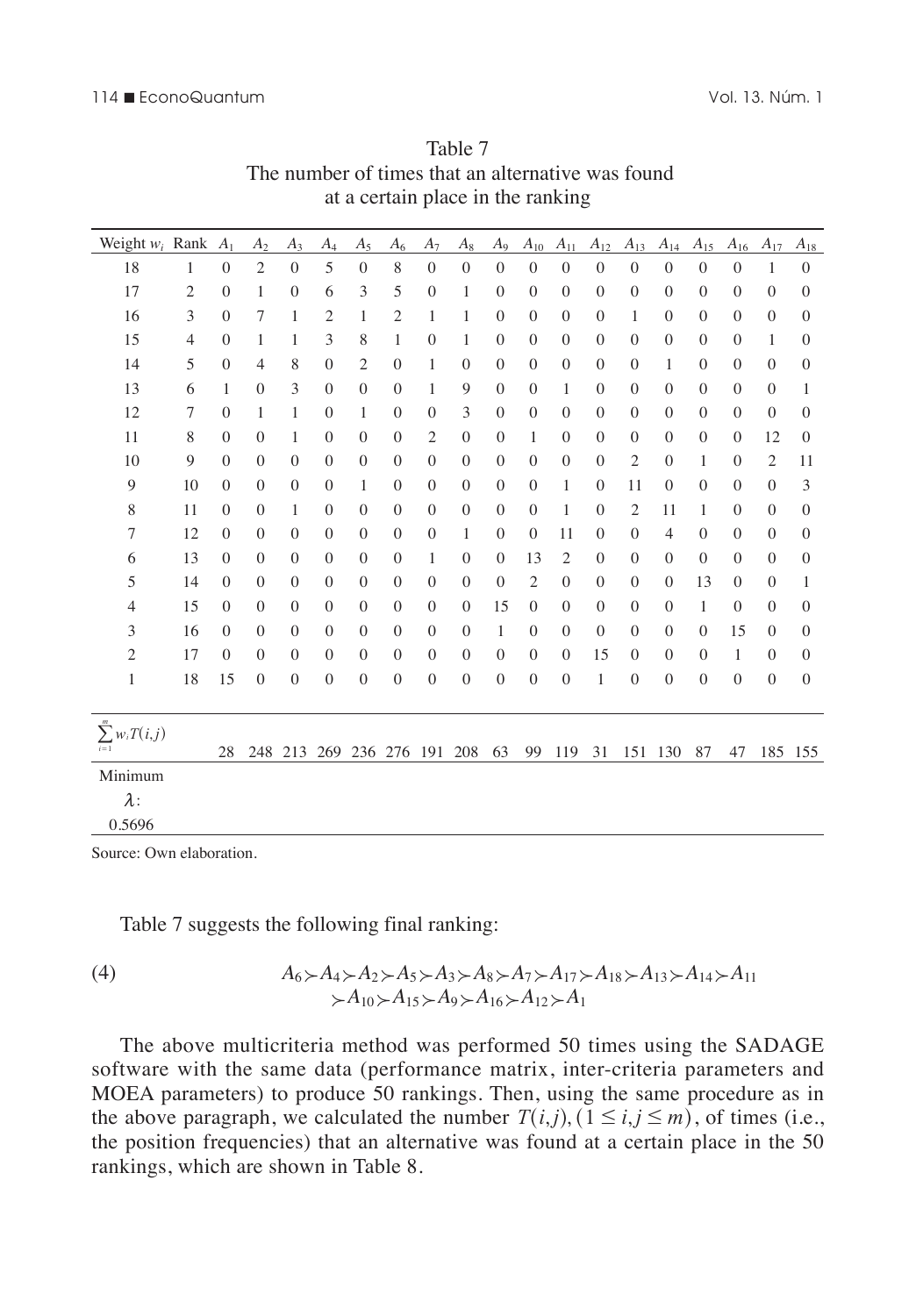| Weight $w_i$                     | Rank           | A <sub>1</sub>   | A <sub>2</sub> | $A_3$          | $A_4$            | $A_5$          | A <sub>6</sub> | $A_7$          | $A_8$            | $A_9$          | $A_{10}$       | $A_{11}$       | $A_{12}$         | $A_{13}$       | $A_{14}$       | $A_{15}$       | $A_{16}$       | $A_{17}$       | $A_{18}$       |
|----------------------------------|----------------|------------------|----------------|----------------|------------------|----------------|----------------|----------------|------------------|----------------|----------------|----------------|------------------|----------------|----------------|----------------|----------------|----------------|----------------|
| 18                               | 1              | $\overline{0}$   | $\theta$       | $\Omega$       | 24               | $\mathbf{0}$   | 26             | $\Omega$       | $\theta$         | $\mathbf{0}$   | $\Omega$       | $\Omega$       | $\theta$         | $\theta$       | $\Omega$       | $\theta$       | $\Omega$       | $\theta$       | $\mathbf{0}$   |
| 17                               | $\mathfrak{2}$ | $\overline{0}$   | $\theta$       | $\Omega$       | 26               | $\mathbf{0}$   | 24             | $\theta$       | $\theta$         | $\Omega$       | $\theta$       | $\theta$       | $\overline{0}$   | $\theta$       | $\Omega$       | $\theta$       | $\Omega$       | $\Omega$       | $\theta$       |
| 16                               | 3              | $\overline{0}$   | 44             | $\theta$       | $\mathbf{0}$     | 6              | $\theta$       | $\theta$       | $\theta$         | $\mathbf{0}$   | $\theta$       | $\mathbf{0}$   | $\mathbf{0}$     | $\theta$       | $\Omega$       | $\theta$       | $\overline{0}$ | $\Omega$       | $\theta$       |
| 15                               | 4              | $\mathbf{0}$     | 6              | 1              | $\mathbf{0}$     | 43             | $\theta$       | $\theta$       | $\theta$         | $\theta$       | $\theta$       | $\theta$       | $\mathbf{0}$     | $\theta$       | $\theta$       | $\theta$       | $\overline{0}$ | $\theta$       | $\mathbf{0}$   |
| 14                               | 5              | $\mathbf{0}$     | $\mathbf{0}$   | 46             | $\mathbf{0}$     | $\mathbf{1}$   | $\mathbf{0}$   | $\mathbf{0}$   | $\overline{2}$   | $\mathbf{0}$   | $\theta$       | $\mathbf{0}$   | $\mathbf{0}$     | $\overline{0}$ | $\mathbf{0}$   | $\mathbf{0}$   | $\overline{0}$ | 1              | $\mathbf{0}$   |
| 13                               | 6              | $\mathbf{0}$     | $\mathbf{0}$   | $\overline{2}$ | $\mathbf{0}$     | $\overline{0}$ | $\mathbf{0}$   | 7              | 37               | $\mathbf{0}$   | $\theta$       | $\mathbf{0}$   | $\mathbf{0}$     | $\overline{0}$ | $\mathbf{0}$   | $\mathbf{0}$   | $\overline{0}$ | $\overline{4}$ | $\mathbf{0}$   |
| 12                               | 7              | $\mathbf{0}$     | $\mathbf{0}$   | $\mathbf{1}$   | $\mathbf{0}$     | $\overline{0}$ | $\mathbf{0}$   | 27             | 7                | $\mathbf{0}$   | $\theta$       | $\mathbf{0}$   | $\mathbf{0}$     | $\overline{0}$ | $\mathbf{0}$   | $\mathbf{0}$   | $\overline{0}$ | 15             | $\mathbf{0}$   |
| 11                               | 8              | $\mathbf{0}$     | $\theta$       | $\overline{0}$ | $\mathbf{0}$     | $\mathbf{0}$   | $\theta$       | 15             | $\overline{4}$   | $\mathbf{0}$   | $\theta$       | $\mathbf{0}$   | $\mathbf{0}$     | $\overline{0}$ | $\mathbf{0}$   | $\overline{0}$ | $\mathbf{0}$   | 27             | $\overline{4}$ |
| 10                               | 9              | $\mathbf{0}$     | $\theta$       | $\theta$       | $\overline{0}$   | $\mathbf{0}$   | $\theta$       | $\mathbf{1}$   | $\mathbf{0}$     | $\mathbf{0}$   | 1              | $\mathbf{0}$   | $\overline{0}$   | 7              | $\overline{c}$ | $\overline{0}$ | $\mathbf{0}$   | 3              | 36             |
| 9                                | 10             | $\theta$         | $\theta$       | $\theta$       | $\overline{0}$   | $\mathbf{0}$   | $\theta$       | $\mathbf{0}$   | $\mathbf{0}$     | $\mathbf{0}$   | 12             | 7              | $\overline{0}$   | 11             | 10             | $\mathbf{1}$   | $\mathbf{0}$   | $\theta$       | 9              |
| 8                                | 11             | $\boldsymbol{0}$ | $\mathbf{0}$   | $\mathbf{0}$   | $\overline{0}$   | $\mathbf{0}$   | $\overline{0}$ | $\mathbf{0}$   | $\mathbf{0}$     | $\overline{4}$ | 7              | 9              | $\overline{0}$   | 19             | 8              | $\overline{2}$ | $\mathbf{0}$   | $\overline{0}$ | 1              |
| 7                                | 12             | $\boldsymbol{0}$ | $\mathbf{0}$   | $\overline{0}$ | $\mathbf{0}$     | $\mathbf{0}$   | $\Omega$       | $\mathbf{0}$   | $\overline{0}$   | 6              | 16             | 7              | $\mathbf{0}$     | 8              | 11             | $\overline{2}$ | $\mathbf{0}$   | $\Omega$       | $\mathbf{0}$   |
| 6                                | 13             | $\mathbf{0}$     | $\mathbf{0}$   | $\theta$       | $\boldsymbol{0}$ | $\mathbf{0}$   | $\Omega$       | $\mathbf{0}$   | $\boldsymbol{0}$ | 6              | 5              | 11             | $\boldsymbol{0}$ | 3              | 11             | 12             | $\mathfrak{2}$ | $\Omega$       | $\mathbf{0}$   |
| 5                                | 14             | $\mathbf{0}$     | $\theta$       | $\theta$       | $\mathbf{0}$     | $\mathbf{0}$   | $\theta$       | $\mathbf{0}$   | $\overline{0}$   | 10             | $\overline{4}$ | 8              | 2                | $\mathfrak{2}$ | 7              | 11             | 6              | $\theta$       | $\mathbf{0}$   |
| $\overline{4}$                   | 15             | 8                | $\theta$       | $\theta$       | $\mathbf{0}$     | $\mathbf{0}$   | $\theta$       | $\mathbf{0}$   | $\overline{0}$   | 11             | $\overline{c}$ | $\overline{4}$ | $\mathfrak{2}$   | $\mathbf{0}$   | 1              | 10             | 12             | $\Omega$       | $\mathbf{0}$   |
| 3                                | 16             | $\overline{4}$   | $\mathbf{0}$   | $\mathbf{0}$   | $\mathbf{0}$     | $\mathbf{0}$   | $\theta$       | $\mathbf{0}$   | $\overline{0}$   | 9              | 3              | 3              | 10               | $\theta$       | $\mathbf{0}$   | 8              | 13             | $\mathbf{0}$   | $\mathbf{0}$   |
| $\sqrt{2}$                       | 17             | 16               | $\overline{0}$ | $\mathbf{0}$   | $\mathbf{0}$     | $\mathbf{0}$   | $\theta$       | $\mathbf{0}$   | $\overline{0}$   | $\overline{4}$ | $\overline{0}$ | $\mathbf{1}$   | 19               | $\Omega$       | $\mathbf{0}$   | 3              | 7              | $\theta$       | $\overline{0}$ |
| 1                                | 18             | 22               | $\overline{0}$ | $\overline{0}$ | $\overline{0}$   | $\overline{0}$ | $\overline{0}$ | $\overline{0}$ | $\overline{0}$   | $\mathbf{0}$   | $\overline{0}$ | $\overline{0}$ | 17               | $\overline{0}$ | $\overline{0}$ | 1              | 10             | $\mathbf{0}$   | $\overline{0}$ |
| $\sum_{i=1}^m w_i T(i,j)$        |                | 98               | 794            | 697            | 874              | 755            | 876            | 590            | 637              | 239            | 353            | 317            | 103              | 405            | 356            | 237            | 153            | 573            | 493            |
| Minimum<br>$\lambda$ :<br>0.5016 |                |                  |                |                |                  |                |                |                |                  |                |                |                |                  |                |                |                |                |                |                |

Table 8 The number of times that an alternative was found at a certain place in the 50 rankings

Table 8 suggests the following final ranking:

(5) 
$$
{A_6, A_4} > A_2 > A_5 > A_3 > A_8 > A_7 > A_{17} > A_{18} > A_{13} > {A_{14}, A_{10}} > A_{11} > {A_9, A_{15}} > A_{16} > {A_{12}, A_1}
$$

where  $A \rightarrow B$  means that "alternative "*A*" is preferred to alternative "*B*"".

We compare the recommendation obtained with ELECTRE-III-MOEA method versus PROMETHEE-II method.

The results obtained using the PROMETHEE-II method for ranking the alternatives are shown in Table 9.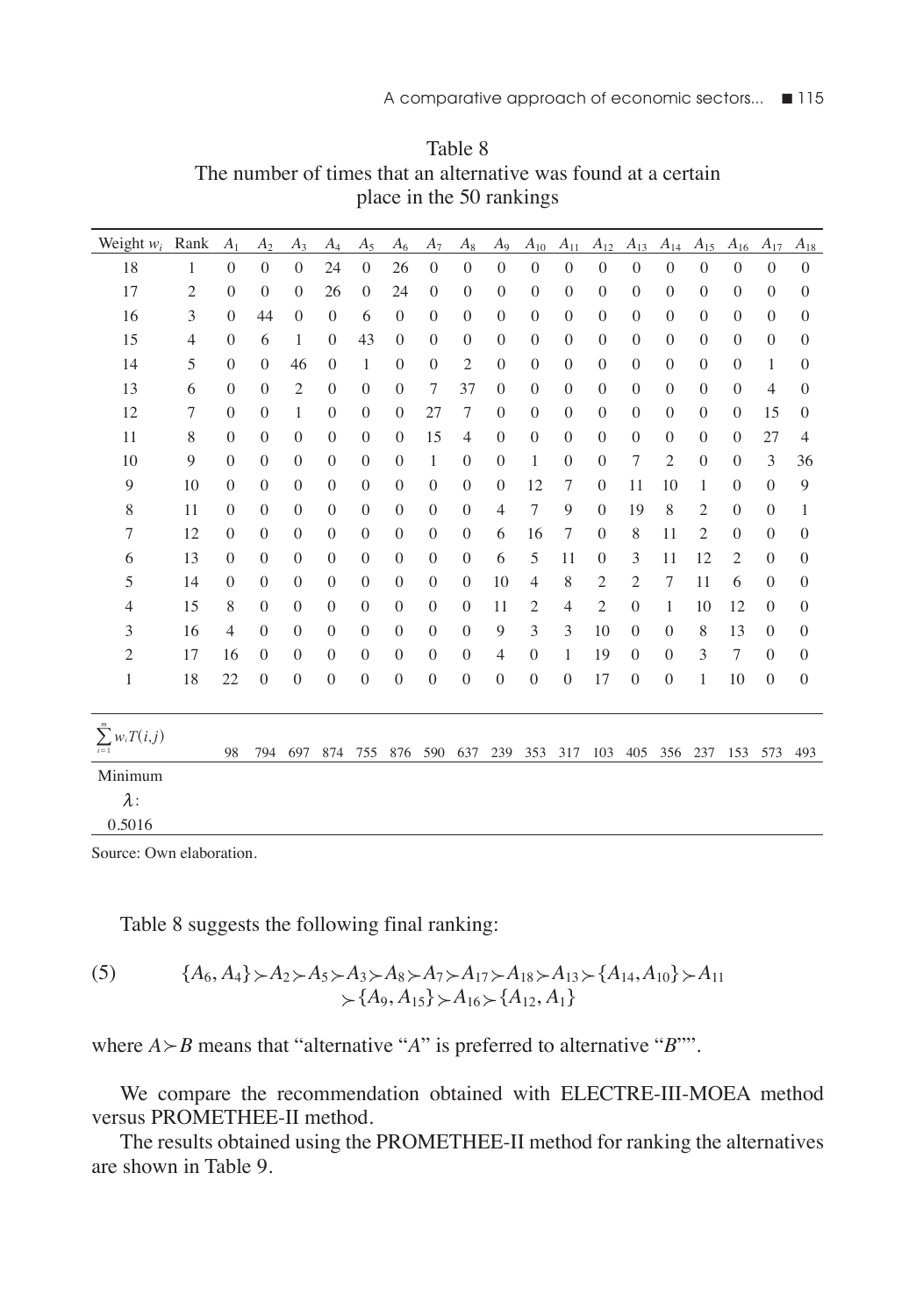#### 116 n EconoQuantum Vol. 13. Núm. 1

| Alternative    | Positive outranking flow score | Negative outranking flow score | Net flow score |
|----------------|--------------------------------|--------------------------------|----------------|
| A <sub>1</sub> | 0.0000                         | 0.6979                         | $-0.6979$      |
| A <sub>2</sub> | 0.7314                         | 0.1447                         | $+0.5867$      |
| $A_3$          | 0.5373                         | 0.2509                         | $+0.2864$      |
| $A_4$          | 0.9390                         | 0.0520                         | $+0.8870$      |
| $A_5$          | 0.7297                         | 0.1800                         | $+0.5497$      |
| $A_6$          | 0.9427                         | 0.0504                         | $+0.8923$      |
| $A_7$          | 0.5561                         | 0.2688                         | $+0.2873$      |
| $A_8$          | 0.5266                         | 0.2648                         | $+0.2618$      |
| $A_9$          | 0.2258                         | 0.4803                         | $-0.2545$      |
| $A_{10}$       | 0.1259                         | 0.5110                         | $-0.3851$      |
| $A_{11}$       | 0.1066                         | 0.5344                         | $-0.4278$      |
| $A_{12}$       | 0.0000                         | 0.7024                         | $-0.7024$      |
| $A_{13}$       | 0.2113                         | 0.4094                         | $-0.1981$      |
| $A_{14}$       | 0.1366                         | 0.4638                         | $-0.3272$      |
| $A_{15}$       | 0.0641                         | 0.5639                         | $-0.4998$      |
| $A_{16}$       | 0.0248                         | 0.6018                         | $-0.5770$      |
| $A_{17}$       | 0.5754                         | 0.2757                         | $+0.2997$      |
| $A_{18}$       | 0.4129                         | 0.3940                         | $+0.0189$      |

Table 9 Results of the net flow score of PROMETHEE II for ranking alternatives

Source: Own elaboration.

These values suggest the final ranking:

$$
A_6 \succ A_4 \succ A_2 \succ A_5 \succ A_{17} \succ A_{17}A_3 \succ A_8 \succ A_{18} \succ A_{13} \succ A_9 \succ A_{14} \succ A_{10} \succ A_{11} \succ A_{15} \succ A_{16} \succ A_{17} \succ A_{18} \succ A_{19} \succ A_{11} \succ A_{12}
$$

which is difficult to support.

In this ranking, we see a clear inconsistency with the global model of preferences. There is a strong argument for choosing  $A_4$  and  $A_6$  as the best actions. Consider the subset  $A^{UND}$  composed of the unfuzzy nondominated alternatives (cf. Orlovski 1978):

$$
A^{\text{UND}} = \{A_i \in A : \sigma(A_i, A_j) \geq \sigma(A_j, A_i) \forall A_j \in A\}.
$$

In this case,  $A^{UND}$  is not empty,  $A_4, A_6 \in A^{UND}$ , and the other alternatives do not belong to it. Moreover,  $\sigma(A_iA_j) \geq \sigma(A_j,A_i) + 0.40 \quad \forall A_j, i = 4,6$ .

In the rankings generated by the net flow rule, we see a clear inconsistency with the global model of preferences:  $A_6$  is strictly preferred to  $A_4$ . It is a typical case of the irrelevant alternatives effect. Obviously, the irrelevant alternatives play an important role in the relative rankings of  $A_6$  and  $A_4$ .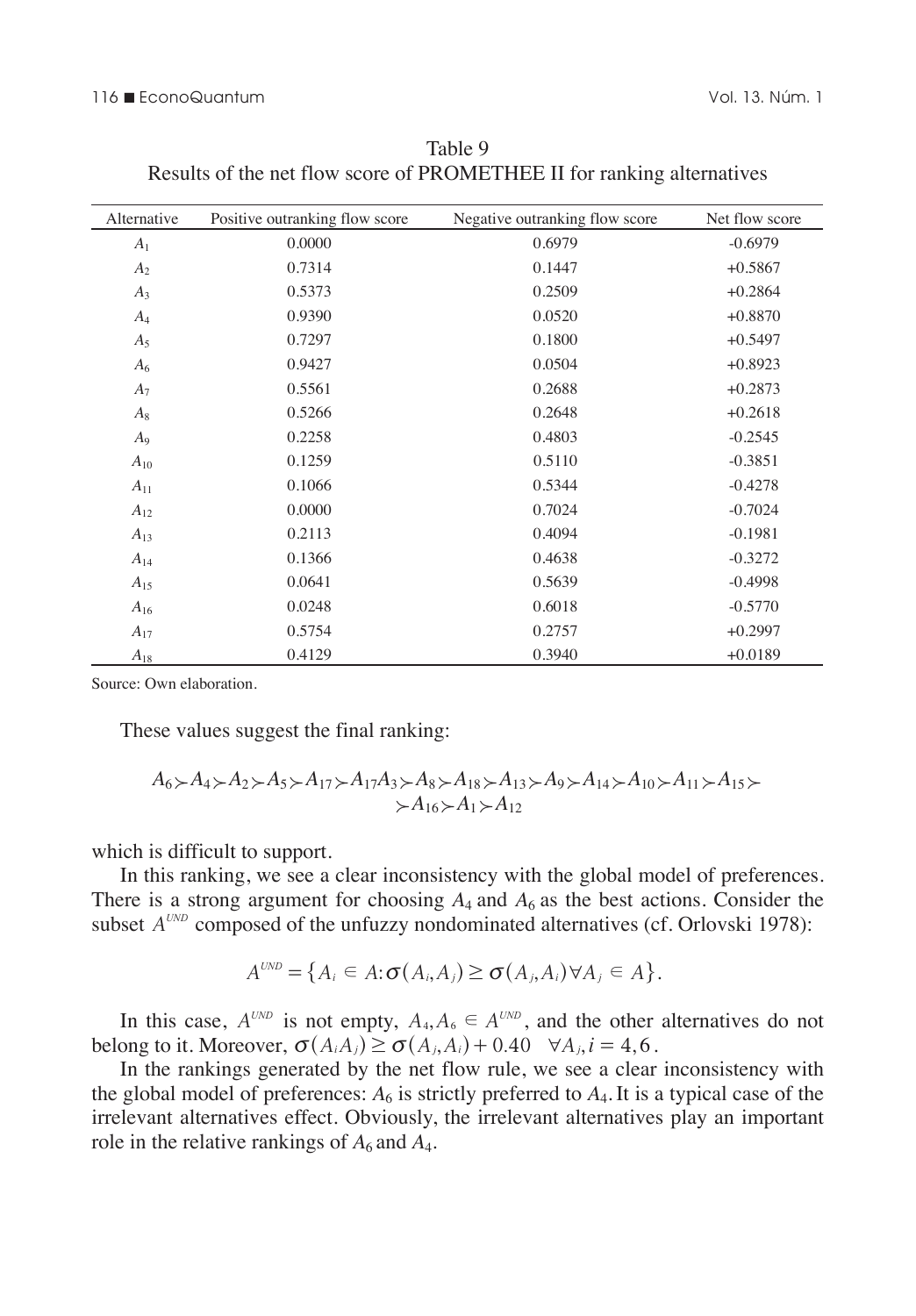# <sup>n</sup>*Sensitivity analysis of the final result*

In most cases, arriving at the final ordering accepted by the decision maker does not conclude the decision aiding process. The analyst can additionally propose performing a sensitivity analysis. Examples of employing a sensitivity analysis have also been presented elsewhere (Goicoechea *et al*., 1982; Rios Insua and French, 1991, Leyva 2005).

A sensitivity analysis is used to characterize the influence of changing the values of parameters, which consist of information about the decision maker's preferences (the various methods use different parameters to reflect the decision maker's preferences), on the final result. Sensitivity analysis is useful for interpreting results that have been achieved by modifying the values of the appropriate parameters reflecting the decision maker's preferences and in estimating the influence of the modifications on the final result. The decision maker supplies a range of values that he considers still consistent with his preferences.

Using this input, the range of sensitivity analysis is defined. The analysis considers the following types of changes in the parameters:

- changes in the values of the relative importance (*w*) of a single criterion,
- simultaneous changes in the values of the relative importance (*w*) of multiple criteria,
- changes of the values for threshold functions, which include the thresholds of indifference (*q*) and preference (*p*), for a single criterion, and
- simultaneous changes of the values for the thresholds of indifference (*q*) and preference (*p*) for multiple criteria.

The results of the sensitivity analysis performed, which depend on the allowed range of values for the selected parameters that describe the decision maker's preferences, are presented in Table 10 (the arrangement of the originally agreed-upon input values for all parameters can be found in Table 3 and Table 4).

Table 10 Influence of changes in specific parameters and changes in values of the chosen parameters in the final result

|                                       | Range of changes <sup>†</sup> Assumed changes <sup>††</sup> | Final results <sup>§</sup>                                                                                                                                                 |
|---------------------------------------|-------------------------------------------------------------|----------------------------------------------------------------------------------------------------------------------------------------------------------------------------|
| 1. Change in the For criterion 1,     |                                                             | $A_6 \rightarrow A_4 \rightarrow A_2 \rightarrow A_5 \rightarrow A_3 \rightarrow A_8 \rightarrow A_7 \rightarrow A_{17} \rightarrow A_{18} \rightarrow A_{13} \rightarrow$ |
| values of the relative $w = 1.5$      |                                                             | $A_{10} > A_{14} > A_{11} > A_9 > A_{15} > A_{16} > A_{12} > A_1$                                                                                                          |
| importance $(w)$ for For criterion 3, |                                                             |                                                                                                                                                                            |
| two or more criteria $w3=1.2$         |                                                             |                                                                                                                                                                            |
| simultaneously                        |                                                             |                                                                                                                                                                            |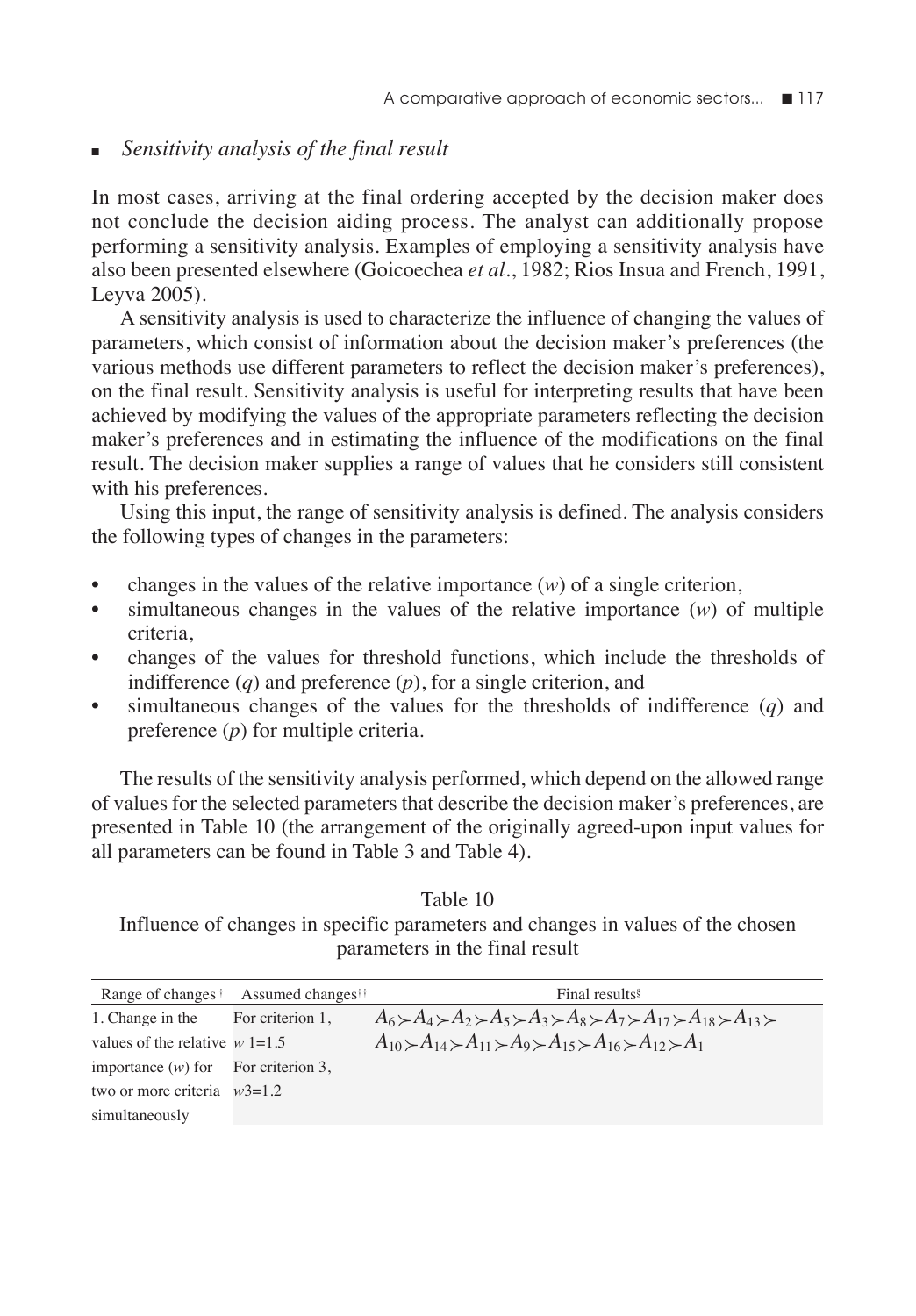| Range of changes <sup>†</sup>                                                       | Assumed changes <sup>††</sup>                                                                  | Final results <sup>§</sup>                                                                                                                                                                                                                                                 |
|-------------------------------------------------------------------------------------|------------------------------------------------------------------------------------------------|----------------------------------------------------------------------------------------------------------------------------------------------------------------------------------------------------------------------------------------------------------------------------|
|                                                                                     | For criterion 2,<br>$w2=1.4$<br>For criterion 4,                                               | $A_6 \succ A_4 \succ A_2 \succ A_5 \succ A_3 \succ A_8 \succ A_7 \succ A_{17} \succ A_{18} \succ A_{13}$<br>$\succ A_{14} \succ A_{10} \succ A_{11} \succ A_{9} \succ A_{15} \succ A_{16} \succ A_{12} \succ A_{11}$                                                       |
|                                                                                     | $w4 = 2.4$                                                                                     |                                                                                                                                                                                                                                                                            |
|                                                                                     | For criterion 1,<br>$w1 = 1.4$<br>For criterion 5,<br>$w5=0.7$                                 | $A_6 \rightarrow A_4 \rightarrow A_2 \rightarrow A_3 \rightarrow A_3 \rightarrow A_7 \rightarrow A_{17} \rightarrow A_{18} \rightarrow A_{13}$<br>$\succ A_{10} \succ A_{14} \succ A_{11} \succ A_{9} \succ A_{15} \succ A_{16} \succ A_{12} \succ A_{11}$                 |
|                                                                                     | For criterion 3,<br>$w3=0.9$<br>For criterion 7,<br>$w7 = 3$                                   | $A_6 \rightarrow A_4 \rightarrow A_2 \rightarrow A_5 \rightarrow A_3 \rightarrow A_8 \rightarrow A_{17} \rightarrow A_{18} \rightarrow A_{13}$<br>$\succ A_{10} \succ A_{14} \succ A_{11} \succ A_{9} \succ A_{15} \succ A_{16} \succ A_{12} \succ A_{11}$                 |
|                                                                                     | For criterion 1,<br>$w1 = 2$<br>For criterion 6,<br>$w6=1.1$                                   | $A_6 \rightarrow A_4 \rightarrow A_2 \rightarrow A_5 \rightarrow A_3 \rightarrow A_8 \rightarrow A_{17} \rightarrow A_{18} \rightarrow A_{13}$<br>$\succ A_{10} \succ A_{14} \succ A_{11} \succ A_{9} \succ A_{11} \succ A_{15} \succ A_{16} \succ A_{12} \succ A_{11}$    |
|                                                                                     | For criterion 1,<br>$w1=0.8$<br>For criterion 3,<br>$w3=1.5$<br>For criterion 5,<br>$w5=0.9$   | $A_4 \rightarrow A_6 \rightarrow A_2 \rightarrow A_5 \rightarrow A_3 \rightarrow A_8 \rightarrow A_{17} \rightarrow A_7 \rightarrow A_{18} \rightarrow A_{13}$<br>$\succ A_{14} \succ A_{10} \succ A_{9} \succ A_{11} \succ A_{15} \succ A_{1} \succ A_{16} \succ A_{12}$  |
|                                                                                     | For criterion 2,<br>$w2=1.1$<br>For criterion 4,<br>$w4 = 2.5$<br>For criterion 6,<br>$w6=1.6$ | $A_4 \rightarrow A_6 \rightarrow A_2 \rightarrow A_3 \rightarrow A_8 \rightarrow A_7 \rightarrow A_{17} \rightarrow A_{18} \rightarrow A_{13}$<br>$\succ A_{14} \succ A_{10} \succ A_{11} \succ A_{9} \succ A_{15} \succ A_{16} \succ A_{1} \succ A_{12}$                  |
| 2. Change in the<br>values of the $q$ and<br>p thresholds for a<br>single criterion | For criterion 1:<br>$q=14000,$<br>$p=6000$                                                     | $A_6 \rightarrow A_4 \rightarrow A_2 \rightarrow A_5 \rightarrow A_3 \rightarrow A_8 \rightarrow A_{17} \rightarrow A_{18} \rightarrow A_{14}$<br>$\succ A_{13} \succ A_{10} \succ A_{11} \succ A_{9} \succ A_{15} \succ A_{12} \succ A_{16} \succ A_{11}$                 |
|                                                                                     | For criterion 2:<br>$q=350, p=200$                                                             | $A_4 \rightarrow A_6 \rightarrow A_2 \rightarrow A_5 \rightarrow A_3 \rightarrow A_8 \rightarrow A_{17} \rightarrow A_{18} \rightarrow A_{13}$<br>$\succ A_{14} \succ A_{10} \succ A_{15} \succ A_{11} \succ A_{9} \succ A_{16} \succ A_{1} \succ A_{12}$                  |
|                                                                                     | For criterion 3:<br>$q=520, p=220$                                                             | $A_6 \rightarrow A_4 \rightarrow A_2 \rightarrow A_5 \rightarrow A_3 \rightarrow A_8 \rightarrow A_7 \rightarrow A_{17} \rightarrow A_{18} \rightarrow A_{13}$<br>$\succ A_{10} \succ A_{11} \succ A_{14} \succ A_{9} \succ A_{15} \succ A_{12} \succ A_{16} \succ A_{11}$ |
|                                                                                     | For criterion 4:<br>$q=650, p=350$                                                             | $A_4 \rightarrow A_6 \rightarrow A_2 \rightarrow A_5 \rightarrow A_3 \rightarrow A_8 \rightarrow A_{17} \rightarrow A_{18} \rightarrow A_{13}$<br>$\succ A_{14} \succ A_9 \succ A_{10} \succ A_{11} \succ A_{15} \succ A_{12} \succ A_{16} \succ A_1$                      |
|                                                                                     | For criterion 5:<br>$q=300, p=100$                                                             | $A_4 \rightarrow A_6 \rightarrow A_2 \rightarrow A_5 \rightarrow A_3 \rightarrow A_8 \rightarrow A_7 \rightarrow A_{17} \rightarrow A_{18} \rightarrow A_{13}$<br>$\succ A_{10} \succ A_{14} \succ A_{9} \succ A_{11} \succ A_{15} \succ A_{16} \succ A_{1} \succ A_{12}$  |
|                                                                                     | For criterion 6:<br>$q=400, p=150$                                                             | $A_6 \rightarrow A_4 \rightarrow A_2 \rightarrow A_5 \rightarrow A_3 \rightarrow A_8 \rightarrow A_7 \rightarrow A_{17} \rightarrow A_{18} \rightarrow A_{13}$<br>$\succ A_{10} \succ A_{14} \succ A_{9} \succ A_{11} \succ A_{15} \succ A_{16} \succ A_{12} \succ A_{11}$ |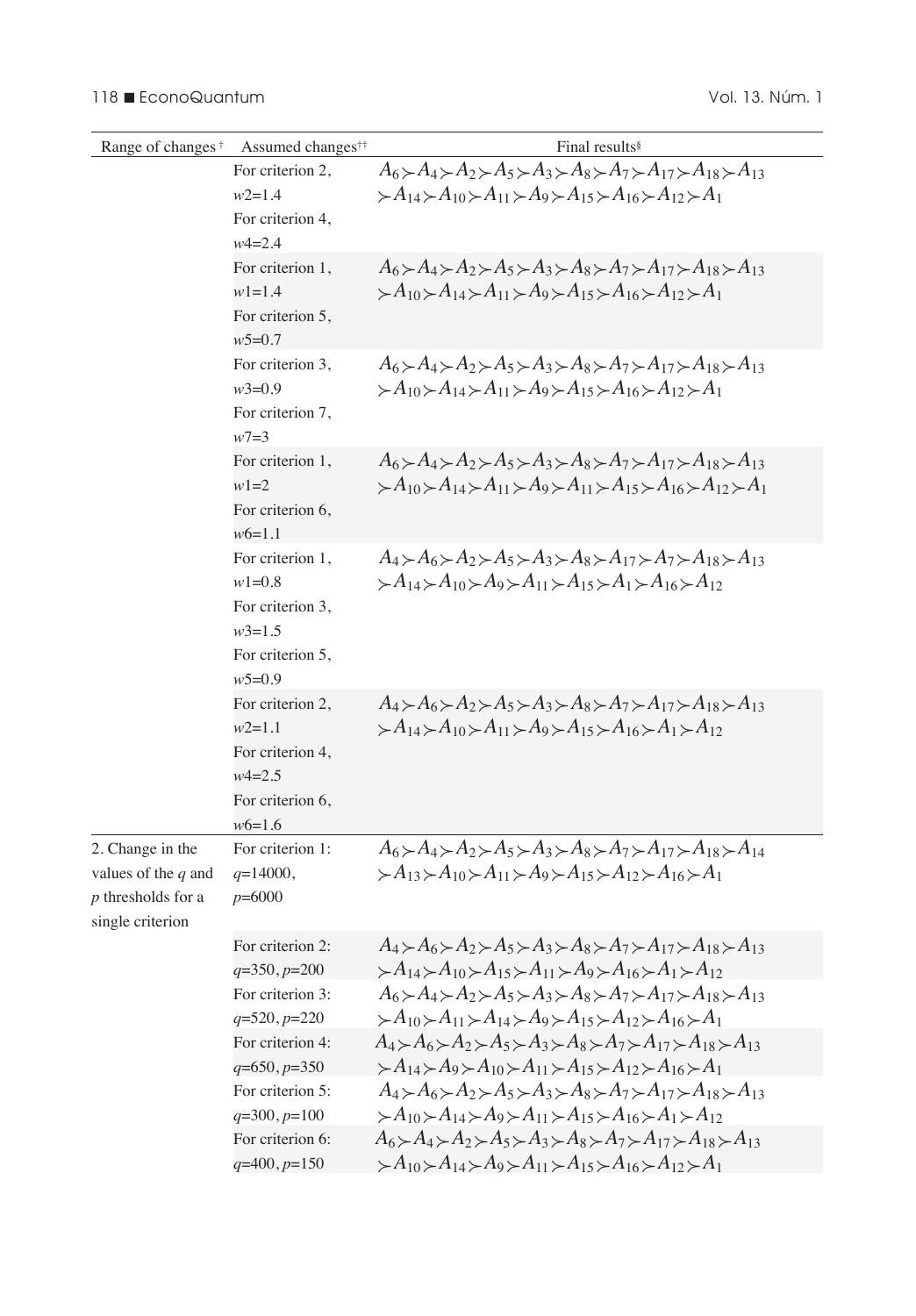| Range of changes <sup>†</sup> | Assumed changes <sup>††</sup> | Final results <sup>§</sup>                                                                                                                                     |
|-------------------------------|-------------------------------|----------------------------------------------------------------------------------------------------------------------------------------------------------------|
|                               | For criterion 7:              | $A_6 \rightarrow A_4 \rightarrow A_2 \rightarrow A_5 \rightarrow A_3 \rightarrow A_8 \rightarrow A_7 \rightarrow A_{17} \rightarrow A_{18} \rightarrow A_{13}$ |
|                               | $q=2100, p=1100$              | $\succ A_{14} \succ A_{11} \succ A_9 \succ A_{10} \succ A_{16} \succ A_{15} \succ A_1 \succ A_{12}$                                                            |
| 3. Changes in the             | For criterion 1:              | $A_6 \rightarrow A_4 \rightarrow A_2 \rightarrow A_5 \rightarrow A_3 \rightarrow A_8 \rightarrow A_7 \rightarrow A_{17} \rightarrow A_{18} \rightarrow A_{13}$ |
| values of $q$ and $p$         | $q=14000, p=6000$             | $\succ A_{10} \succ A_9 \succ A_{11} \succ A_{14} \succ A_{15} \succ A_{16} \succ A_{12} \succ A_1$                                                            |
| for multiple criteria         | For criterion 3:              |                                                                                                                                                                |
| simultaneously.               | $q=520, p=220$                |                                                                                                                                                                |
|                               | For criterion 5:              |                                                                                                                                                                |
|                               | $q=300, p=100$                |                                                                                                                                                                |
|                               | For criterion 2:              | $A_6 \rightarrow A_4 \rightarrow A_2 \rightarrow A_5 \rightarrow A_3 \rightarrow A_8 \rightarrow A_7 \rightarrow A_{17} \rightarrow A_{18} \rightarrow A_{13}$ |
|                               | $q=350, p=200$                | $\succ A_{10} \succ A_{11} \succ A_{14} \succ A_{9} \succ A_{15} \succ A_{12} \succ A_{16} \succ A_{11}$                                                       |
|                               | For criterion 4:              |                                                                                                                                                                |
|                               | $q=650, p=350$                |                                                                                                                                                                |
|                               | For criterion 6:              |                                                                                                                                                                |
|                               | $q=400, p=150$                |                                                                                                                                                                |
|                               | For criterion 1:              | $A_6 \rightarrow A_4 \rightarrow A_2 \rightarrow A_5 \rightarrow A_3 \rightarrow A_7 \rightarrow A_8 \rightarrow A_{17} \rightarrow A_{18} \rightarrow A_{13}$ |
|                               | $q=14000, p=6000$             | $\geq A_{14} \geq A_{10} \geq A_{15} \geq A_{11} \geq A_{9} \geq A_{12} \geq A_{1} \geq A_{16}$                                                                |
|                               | For criterion 7:              |                                                                                                                                                                |
|                               | $q=2100, p=1100$              |                                                                                                                                                                |

Notes:

† Range of changes of specific parameters related to the decision maker's preferences.

†† Assumed changes in parameter values.

§ Final results after the changes in parameters have been introduced.

Source: Own elaboration.

Changing the values of the relative importance of a criterion, *w*, had the least influence on the final order of alternatives. Of the 17 cases in which changes were introduced, in the majority of the cases, the final result typically preserved the final ranking selected by the decision maker (but the alternatives were not always in the same rank). For the ranges of changes in the values of parameters suggested by the decision maker, the sensitivity of the final result (the ranking) was insignificant.

The final ranking, shown in (5), was still achieved when the values of relative importance (*w*) were changed for both a single criterion and for multiple criteria simultaneously. Basing on the sensitivity analysis, we conclude the following: the decision maker can accept a different final ranking when the influence of the parameter changes on the final result can be justified and when the result changes only slightly compared with the final ranking accepted by the decision maker before the sensitivity analysis was performed.

Performing a sensitivity analysis ends the decision aiding process. Note that in this calculation method, it is the decision maker who makes the final assessment and judges whether factors, such as the interpretation of the final result, the coherence between the final result and his preferences, the availability and access to information that may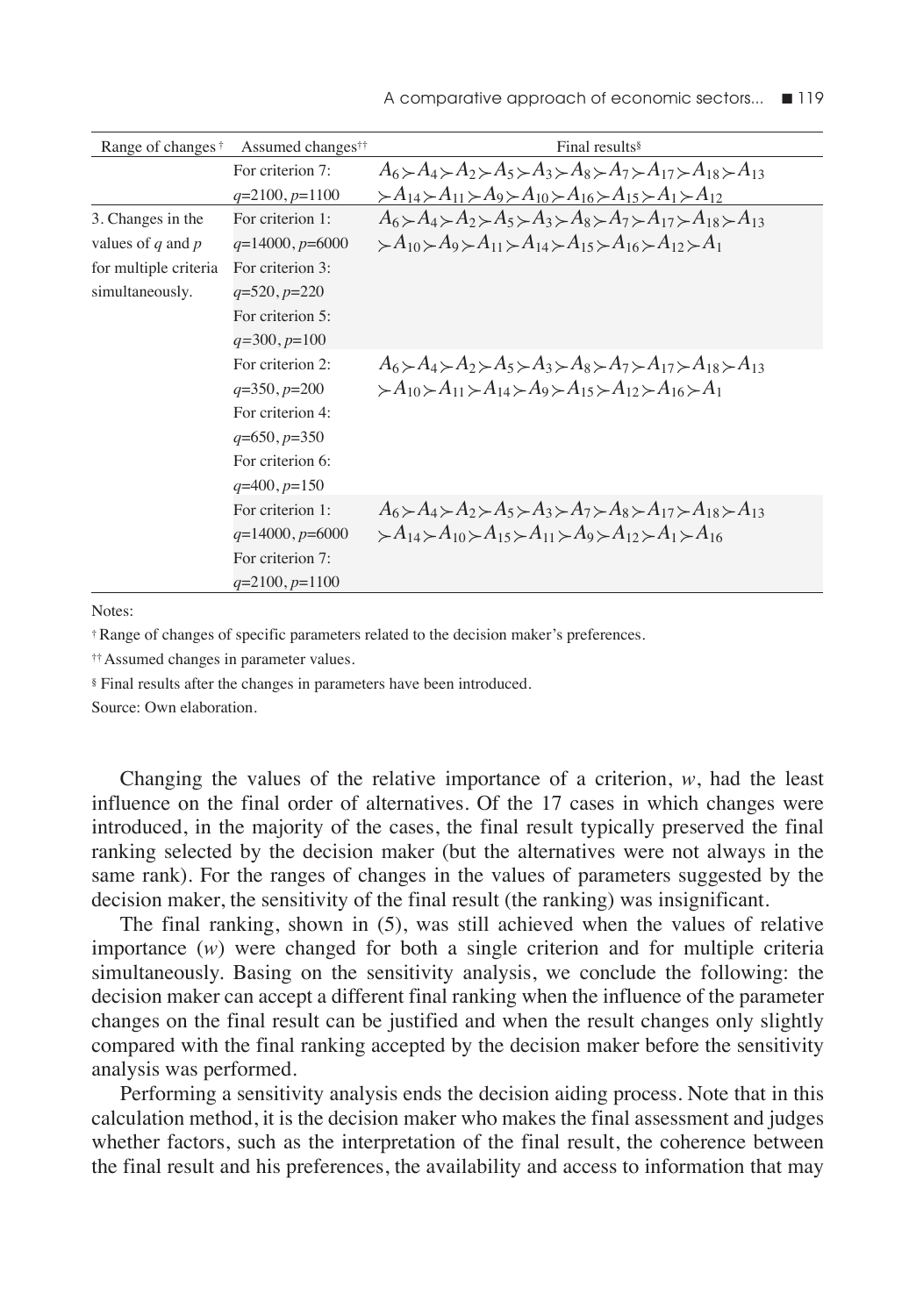influence the final result and the manner in which the information is modified, are consistent with his expectations.

# <sup>n</sup>*Results and discussion*

Table 8 presents a summary of the results of this study. Based on these results and the proposed final ranking given in (5), we find the following:

- the retail trade  $(A<sub>6</sub>)$  and manufacturing  $(A<sub>4</sub>)$  sectors were consistently ranked first;
- the utilities sector  $(A_2)$  was ranked second;
- the wholesale trade sector  $(A_5)$  was consistently ranked third;
- $\bullet$  the mining sector  $(A_1)$  and the management of companies and enterprises sector  $(A_{12})$  were consistently ranked at the bottom of the ranking;
- the art, entertainment, and recreation sector  $(A_{16})$  was consistently ranked in one of the lowest positions, just above the  $A_1$  and  $A_{12}$  sectors; and
- the remaining sectors were consistently ranked in the middle.

Based on these results, the retail trade and manufacturing sectors are the most attractive for potential investors. This sector includes Motor Vehicle and Parts Dealers, Furniture and Home Furnishings Stores, Electronics and Appliance Stores, Food and Beverage Stores, Gasoline Stations, Clothing and Clothing Accessories Stores, and Food and Beverage Manufacturing. Historically, these sectors have enjoyed a relative competitive advantage in the Mexican Northwest's marketplace. The utilities and wholesale trade sectors also appear to be promising for investors. Perhaps recent investments in shopping centers in Sinaloa and the construction of a new dam have increased the attractiveness of these sectors.

The weak performance of the mining sector may be attributed to the lack of technological innovations and infrastructure investment. However, in the last 5 years, there has been an important revival of this sector, which is primarily due to direct foreign investment. In contrast, the weak performance of the management of companies and enterprises sector may be attributed to the centralized economic activity in some Mexican states. Thus, private and public policy initiatives aimed at improving the performance of these subsectors are needed.

The art, entertainment, and recreation sector ranks low in terms of its attractiveness to investors because of the lack of infrastructure investment and the violent crime and public insecurity in Sinaloa in the last 10 years. Business innovations and policy-making linked with the federal government of Mexico are needed to stop the deterioration of this sector.

In the middle of the ranking, we find a large set of economic sectors. These sectors present stable investment opportunities. The enterprises represented by these sectors include construction, information, transportation, accommodation and food services, and educational services, among others. The average performance of these sectors is indicative of the mature, stable enterprises in them. Perhaps analyzing the practices of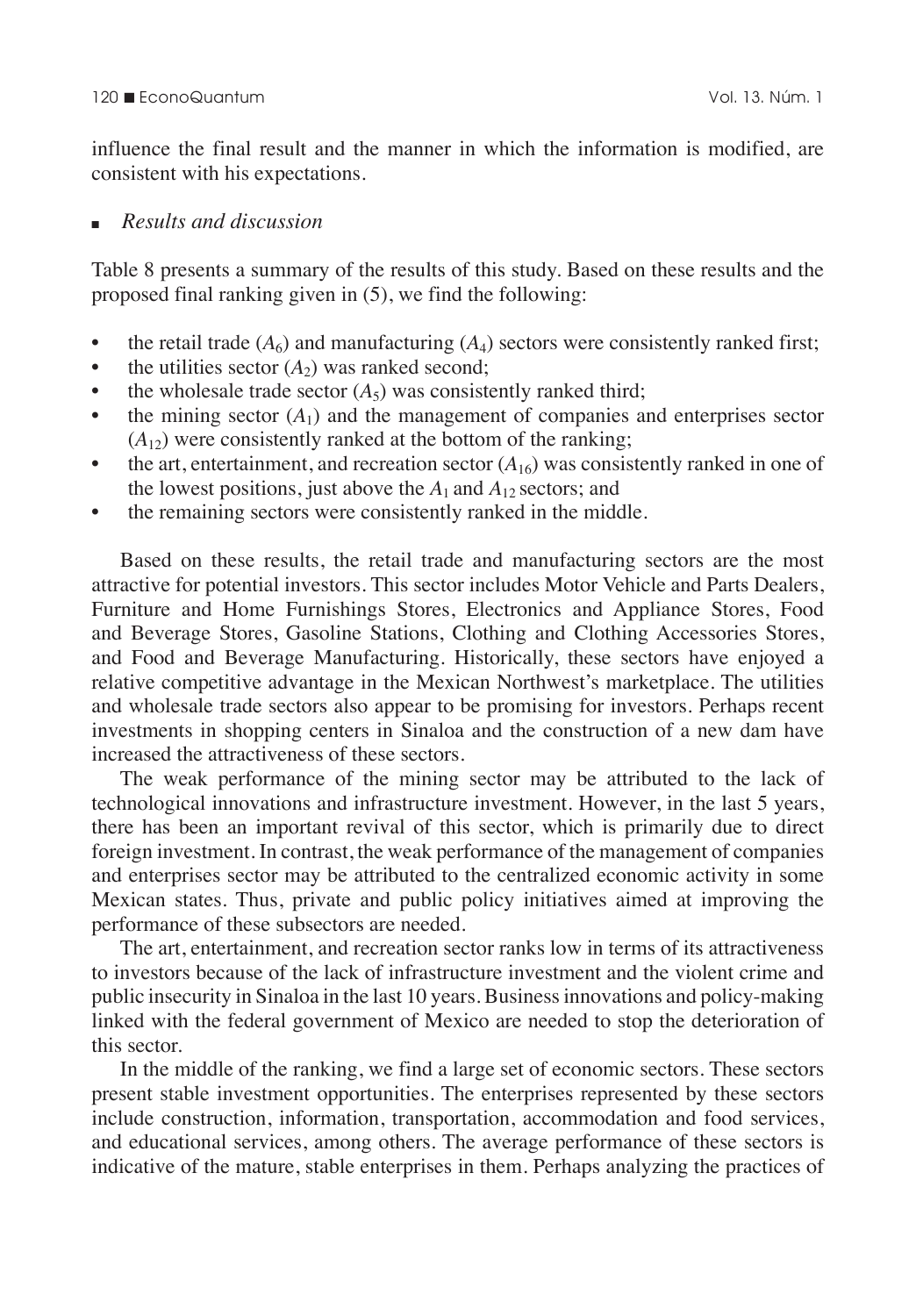the more dynamic sectors may re-orient the business practices of these sectors and lead to better future performance.

#### <sup>n</sup>*Concluding comments*

The aim of this study was to offer a novel procedure for integrated assessment and comparison of Sinaloa economic sectors using a Multicriteria Decision Aiding Approach. The complex interrelated issues concerning integrated assessment of economic sectors are discussed in the paper. The data used in the research are the economic indicators of different Sinaloa economic sectors. The proposed procedure for multicriteria comparison of economic sectors uses the ELECTRE-III method to construct a valued outranking relation and then a multiobjective evolutionary algorithm (MOEA) to exploit it to obtain a ranking of the economic sectors in decreasing order of performance. The results suggested that the best-performing sector is the retail sector. Furthermore, enterprises operating in the sectors of manufacturing industries, wholesale trade, utilities, and construction work more efficiently than an average Sinaloa enterprise. In contrast, the mining sector; the arts, entertainment and recreation sector; and the management of companies and enterprises sector were ranked below the average alternative.

The multicriteria method utilized in this study to rank the Sinaloa economic sectors is both practical and adequate. The proposed multicriteria assessment framework can provide a rationale for interested stakeholders, including government institutions and policy-makers; investors, financial institutions, and businessmen; employees and trade unions; and clients and suppliers related to certain sectors. More specifically, the government can impose some additional fiscal measures for the best performing sectors, namely retail, manufacturing, utilities, and wholesale trade, among others. The investors should opt for long-term investments in relatively inefficient sectors, i.e., the mining sector and the art, entertainment, and recreation sector. The short-term investments should be directed toward the relatively efficient sectors. Employees and their trade unions could successfully insist on increases in remuneration and other benefits only if their sector is an efficient one. Otherwise, these actions may result in unsustainable decisions. Finally, clients and suppliers dealing with inefficient sectors should consider additional means for reducing the risk of insolvency, such as credit insurance. Thus, a proper assessment of sector activity can improve the decisions of all the interested stakeholders and somewhat mitigate their risks.

This study thus demonstrated that the Multicriteria Decision Aiding approach can be successfully used for inter–sectoral comparisons. Consequently, effective strategic management decisions can be made at various management levels. Business strategies and policy initiatives guided by a systematic benchmarking effort may lead to an improvement in the collective performance of these sectors and subsectors. Thus, joint strategic partnership among business leaders, policy-makers and higher education institutions to promote innovative practices in these sectors may prove to be very useful. This kind of study can be easily replicated to other states of Mexico using the respective data of the economic census of Mexico.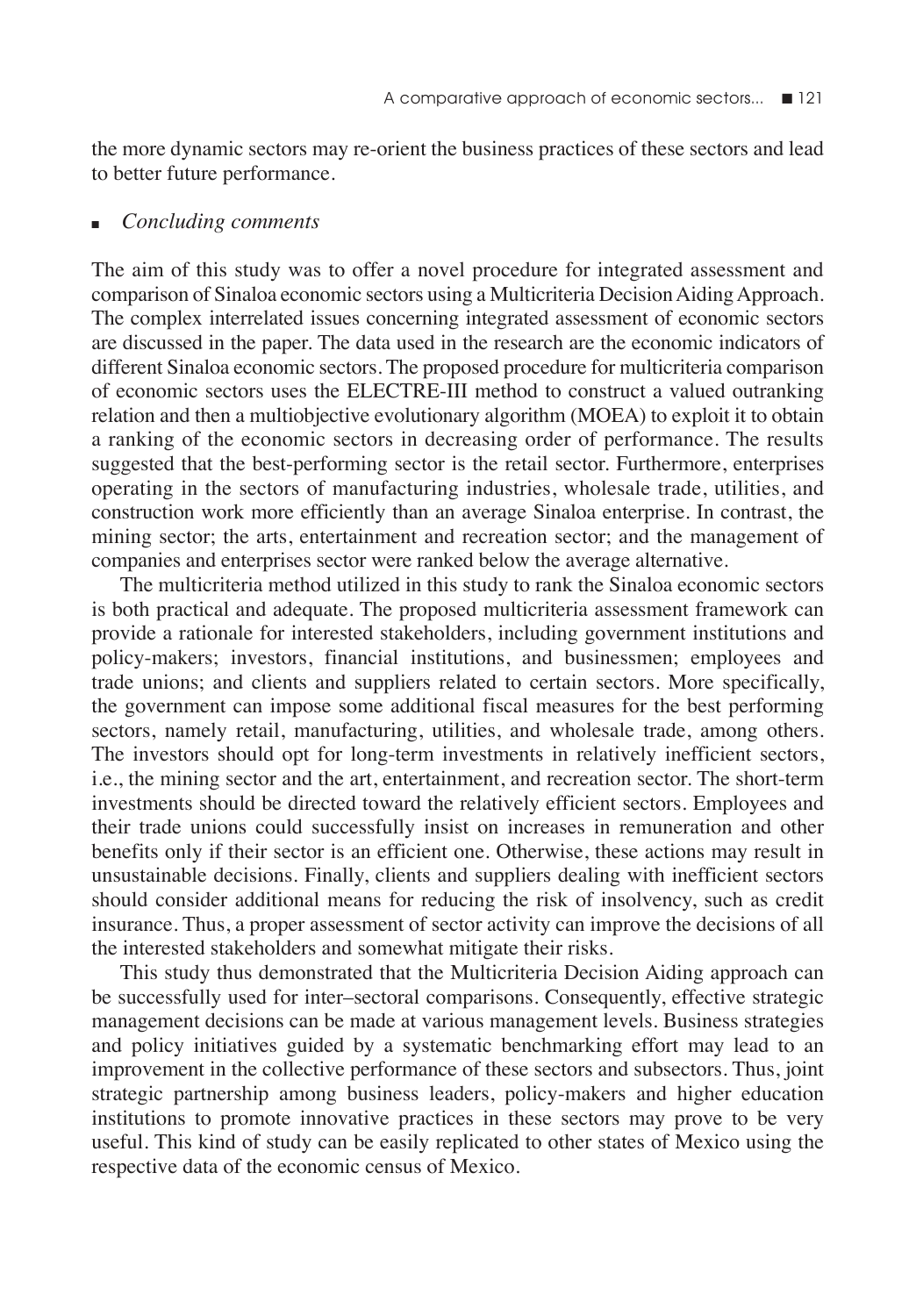The application presented in this study underscores the applicability of multiobjective evolutionary algorithms to real-life business problems in a multicriteria decisional context. Thus, this study contributes to a growing body of application-based knowledge, which was until very recently the exclusive domain of engineering and the natural sciences.

# <sup>n</sup>*References*

- Alauddin, M. (1986). Identification of Key Sector in the Bangladesh Economy: A Linkage Analysis Approach. *Applied Economics* 18(4): 421-442.
- Augusto, M., Figueira, J., Lisboa, J. & Yasin, M. (2005). An Application of a Multicriteria Approach to Assessing the Performance of Portugal's Economic Sectors: Methodology, analysis and implications. *European Business Review* 17(2): 113- 132.
- Baležentis, A., Baležentis, T. & Misiunas, A. (2012). An Integrated Assessment of Lithuanian Economic Sectors Based on Financial Ratios and Fuzzy MCDM Methods. *Technological and Economic Development of Economy* 18(1): 34-53.
- Briggs, Th., Kunsch, P. L. & Mareschal, B. (1990). Nuclear Waste Management: An Application of the Multicriteria PROMETHEE Methods. *European Journal of Operational Research* 44(1): 1-10.
- Bouyssou, D., Marchant, T., Pirlot, M., Perny, P., Tsoukiàs, A. & Vincke, Ph. (2000). *Evaluation and Decision Models: A Critical Perspective*. Dordrecht, Holland: Kluwer Academic Publishers.
- Dhawan, S. & Saxena K. K. (1992). Sectoral Linkages and Key Sectors of the Indian Economy. *Indian Economic Review* 27(2): 195-210.
- Cardenete, M., Lima C. & Sancho, F. (2013). Are There Key Sectors? An Appraisal Using Applied General Equilibrium. *The Review of Regional Studies* 43(2, 3): 111- 129.
- Diaz, B., Moniche, L. & Morillas, A. (2006). A Fuzzy Clustering Approach to the Key Sectors of the Spanish Economy. *Economic Systems Research* 18(3): 299-318.
- Diaz, B. & Morillas, A. (2012). *Some Experiences Applying Fuzzy Logic to Economics. In Soft Computing in Humanities and Social Sciencies*, ed. Rudollf Seising and Veronica Sanz. Berlin: Springer-Verlag.
- Dietzenbacher, E. & Lahr, M. (2013). *Expanding Extractions. Economic Systems Research* DOI:10.1080/09535314.2013.774266.
- Figueira, J., Greco, S., Roy, B. & Roman, S. (2010). *ELECTRE Methods: Main Features and Recent Developments*. In Handbook of Multicriteria Analysis, ed. Constantin Zopounidis and Panos M. Pardalos. Berlin: Springer-Verlag.
- Figueira, J., Greco, S. & Ehrgott, M. (Eds.) (2005). *Multiple Criteria Decision Analysis: State of the Art Surveys*. Boston, MA: Springer Verlag.
- Georgopoulou, E., Lalas, D. & Papagiannakis, L. (1997). A Multicriteria Decision Aid Approach for Energy Planning Problems: The case of renewable energy option. *European Journal of Operational Research* 103(1): 38-54.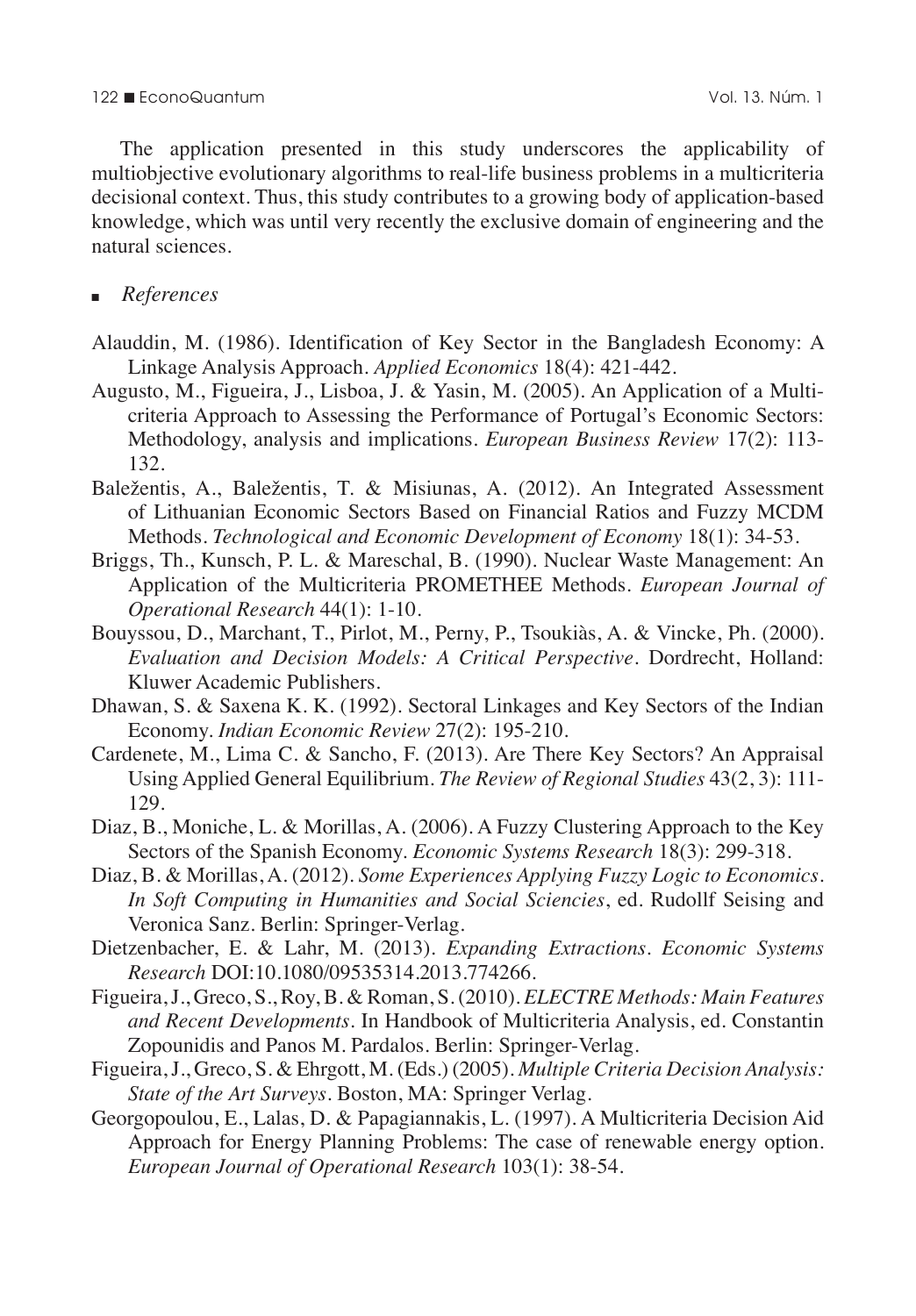- Goicoechea, A., Hansen, D. & Duckstein, L. (1982). *Multiobjective Decision Analysis with Engineering and Business Applications*. New York: J. Wiley.
- Hirschman, A. (1958). *The Strategy of Economic Development*. New Haven, Connecticut, USA: Yale University Press.
- Hewings, G. (1982). The Empirical Identification of Key Sectors in an Economy: A Regional Perspective. *Developing Economies* 20(2): 173-195.
- Humavindu, M. & Stage, J. (2013). Key Sectors of the Namibian Economy. *Journal of Economic structure*s 2(1), DOI: 10.1186/2193-2409-2-1.
- IMF. *International Monetary Fund*. 2011.
- INEGI. (2010). *Censo de Población y Vivienda de México*. México.
- Kaya, T. & Kahraman, C. (2011). Fuzzy Multiple Criteria Forestry Decision Making Based on an Integrated VIKOR and AHP Approach. *Expert Systems with Applications* 38(6): 7326–7333.
- Keeney, R. & Raiffa, H. (1993). *Decisions with Multiple Objectives: Preference and Value Tradeoffs*. Cambridge: Cambridge University Press.
- Klir, G. & Yuan, B. (1995). *Fuzzy Sets and Fuzzy Logic: Theory and Applications*. Englewood Cliffs, NJ: Prentice-Hall.
- Leyva, J., Dautt, L. & Aguilera, M. (2008). A Multicriteria Decision Support System with an Evolutionary Algorithm for Deriving Final Ranking from a Fuzzy Outranking Relation. *Operations Research: An International Journal* 8: 47-62.
- Leyva, J. & Aguilera, M. (2005). A Multiobjective Evolutionary Algorithm for Deriving Final Ranking from a Fuzzy Outranking Relation. In *Evolutionary Multi-Criterion Optimization*, ed. Carlos Coello, Eckart Zitzler and Arturo Hernández. Berlin: Springer.
- McGilvray, J. (1978). Linkages, Key Sectors and Development Strategy. In *Structure, System and Economic Policy* 2nd ed., ed. Wassily Leontief. Cambridge/New York/ Melbourne: Cambridge University Press.
- Misiūnas, A. (2010). Financial Ratios of the Country's Enterprises in the Face of Economic Growth and Decline. *Ekonomika* 89(1): 32-48.
- Oliva, G., Setola, R. & Baker, K. (2014). Fuzzy Importance Measures for Ranking Key Interdependent Sectors Under Uncertainty. *IEEE Transactions on Realibility* 63(1): 42-57.
- Orlovski, S. A. (1978). Decision-Making with a Fuzzy Preference Relation. *Fuzzy Sets and Systems*, 1, 155-167.
- PROMEXICO. (2012). México y sus Tratados de Libre Comercio con otros países. México: http://www.promexico.gob.mx/comercio/mexico-y-sus-tratados-de-librecomercio-con-otros-paises.html (accessed September 30, 2012).
- Rios, D. & French, S. (1991). A Framework for Sensitivity Analysis in Discrete Multiobjective Decision-Making. *European Journal of Operational Research* 54(2): 176-190.
- Rogers, M., Bruen, M. & Maystre, L. (2000). *ELECTRE and Decision Support Methods and Applications in Engineering and Infrastructure*. Boston, MA: Kluwer, Academic Publishers.